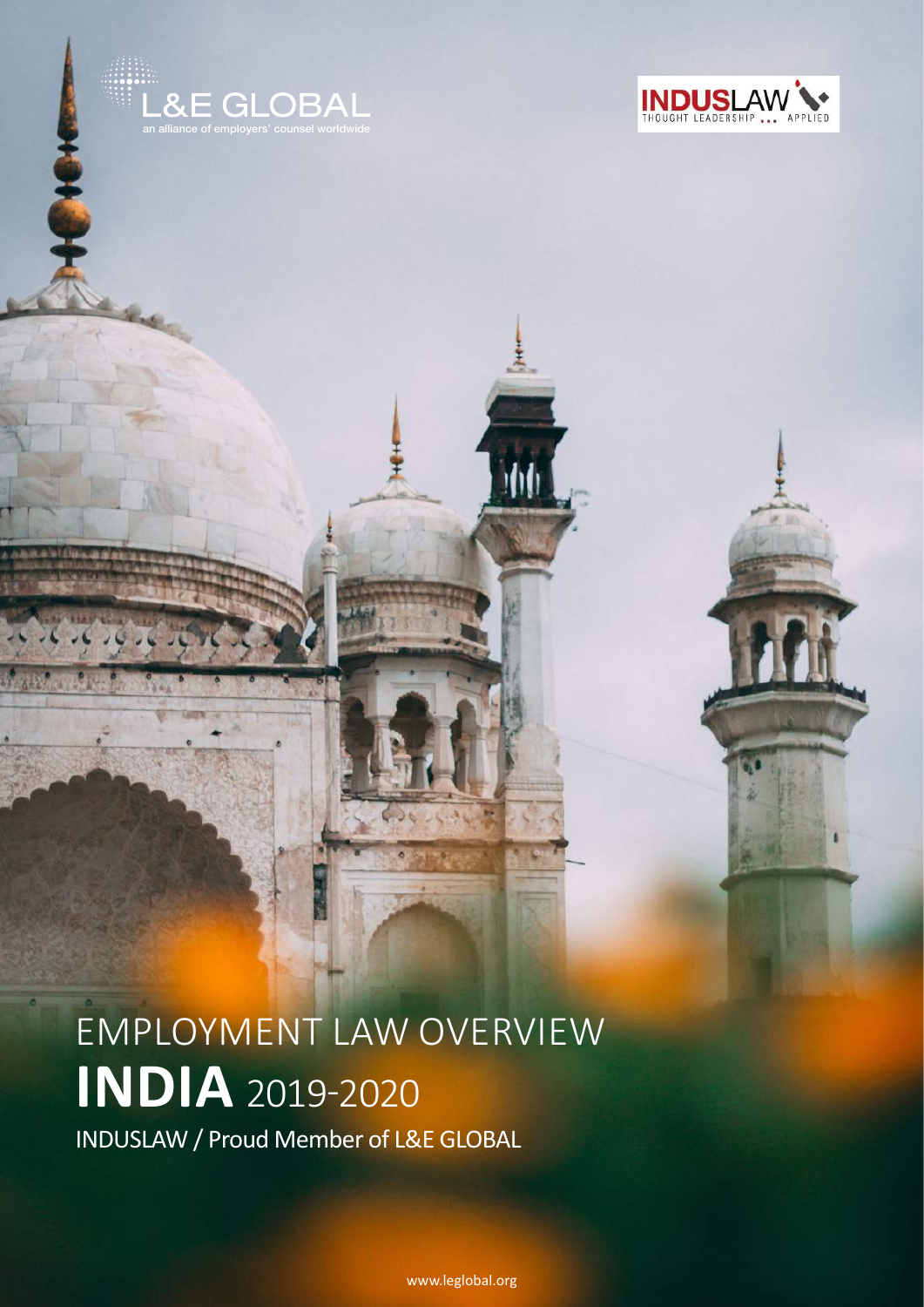# **TABLE OF CONTENTS.**

|      | GENERAL OVERVIEW                          | 01 |
|------|-------------------------------------------|----|
| Ш.   | PRE-EMPLOYMENT CONSIDERATIONS             | 06 |
| III. | EMPLOYMENT CONTRACTS                      | 08 |
| IV.  | WORKING CONDITIONS                        | 10 |
| V.   | ANTI-DISCRIMINATION LAWS                  | 13 |
| VI.  | SOCIAL MEDIA AND DATA PRIVACY             | 16 |
| VII  | AUTHORISATIONS FOR FORFIGN EMPLOYEES      | 17 |
|      | VIII. TERMINATION OF EMPLOYMENT CONTRACTS | 19 |
| 1X   | RESTRICTIVE COVENANTS                     | 22 |
| Χ.   | TRANSFFR OF UNDERTAKINGS                  | 24 |
| XI.  | TRADE UNIONS AND EMPLOYERS ASSOCIATIONS   | 25 |
| XII. | <b>FMPLOYEE BENEFITS</b>                  | 30 |

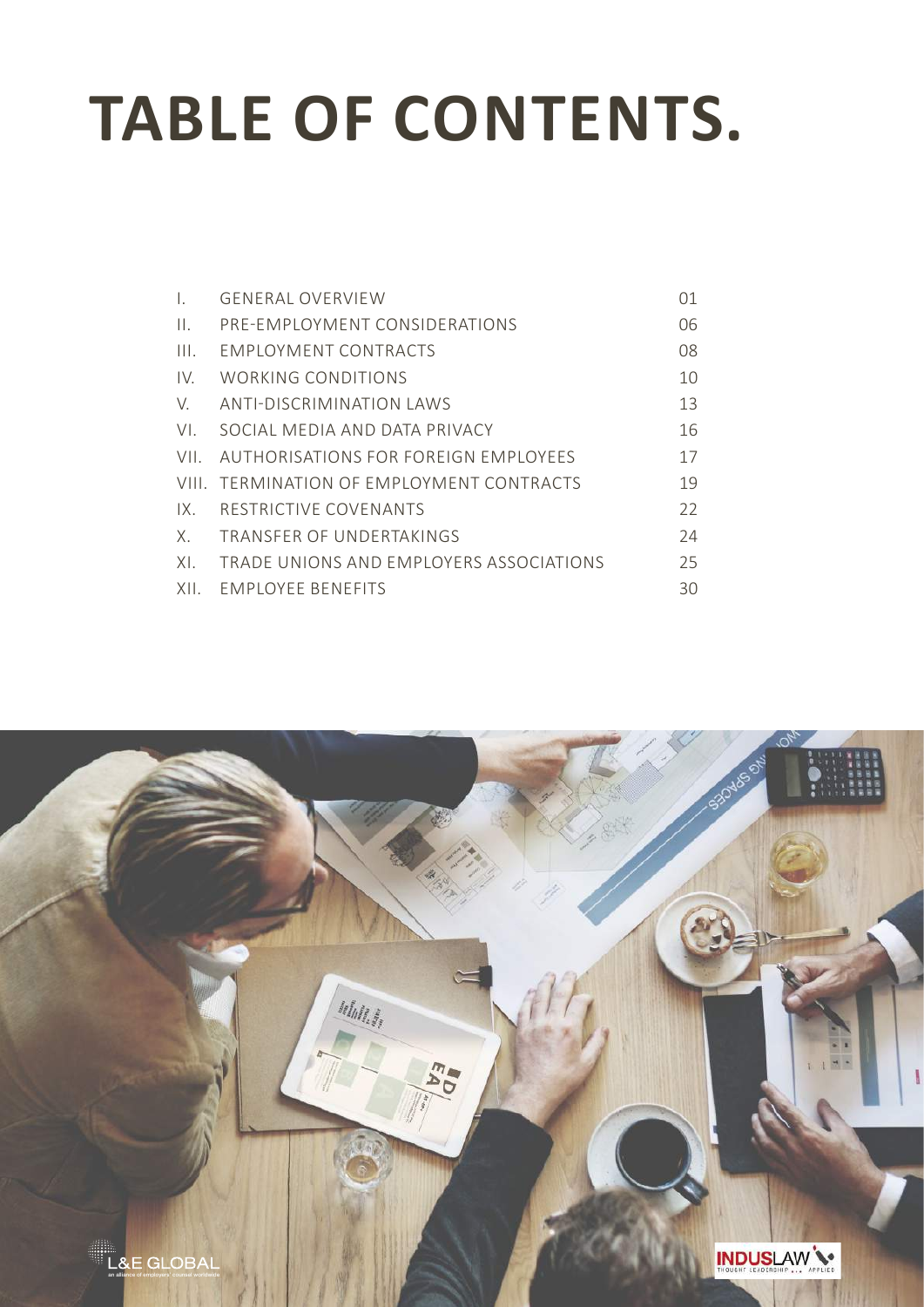# <span id="page-2-0"></span>**i. general overview**

## **1. Introduction**

The Constitution of India (the "Constitution") is the cornerstone of individual rights and liberties, and also providesthe basic framework within which all lawsin India, including lawsrelating to labour and employment, must operate. The Constitution guarantees certain fundamental rights to individuals such as the right to life, privacy, equality before the law and prohibition of discrimination in public education and employment on the basis of religion, sect, gender and caste. The Constitution recognizes 'right to livelihood' as an integral part of the fundamental right to life.

In addition to fundamental rights, the Constitution also envisages certain 'directive principles' which serve as a guide to the legislature towards fulfilling social and economic goals. Given India's colonial and socialist history, social justice has always been at the forefront of several Indian legislations, specifically labour and employment laws. It is important to note that several labour laws in India have been designed from a worker emancipation perspective – including those relating to factories, mines, plantations, shops, commercial establishments as well as those relating to payment of wages, regulation of trade unions, provision of social security, industrial safety and hygiene.

However, given changing economic requirements in recent times, the Indian Government has been increasingly conscious of the needs of business as well. Accordingly, it has been slowly and steadily working towards labour reform in order to improve the ease of doing business in India. There are several big-ticket reforms in the pipeline, which we hope will see the light of day in the next few years.

## **2.Key Points**

- Labour and employment laws are listed under the Concurrent List in the Constitution, which means that the Union Parliament (federal legislature) and State Legislatures have co-equal powers to enact laws relating to all labour and employment matters in India. Typically, the Union Parliament enacts a Central law, while the States formulate rules thereunder. Additionally, States enact standalone legislations as well.
- One of the main principles of Indian labour and employment laws is that they distinguish between employees who are defined as 'workmen' and those who are in management/supervisory/ administrative roles ('non-workmen'). Most legislations regulate the service conditions of and protect the rights of only those employees who qualify as workmen under Indian laws. The service conditions of non-workmen is

typically governed by the terms of the relevant employment contracts and the internal policies of the organization. Determining whether a particular employee is a workman or not, has to be undertaken on a case by case basis.

- India does not generally recognize employmentat-will. Further, in terms of the Indian Contract Act, 1872 ("Contract Act") (which is the principal legislation governing contracts in India), agreements which restrain trade, business or profession are void – this could have an impact on employment bonds, and on non-compete and non-solicit covenants in employment contracts.
- Trade unions are typically restricted to the more traditional forms of business, such as the manufacturing sector; however, in recent times there has been some unionization in the Information Technology ("IT") sector as well. The Trade Unions Act, 1926 ("Trade Unions Act"), provides for registration of a trade union and the



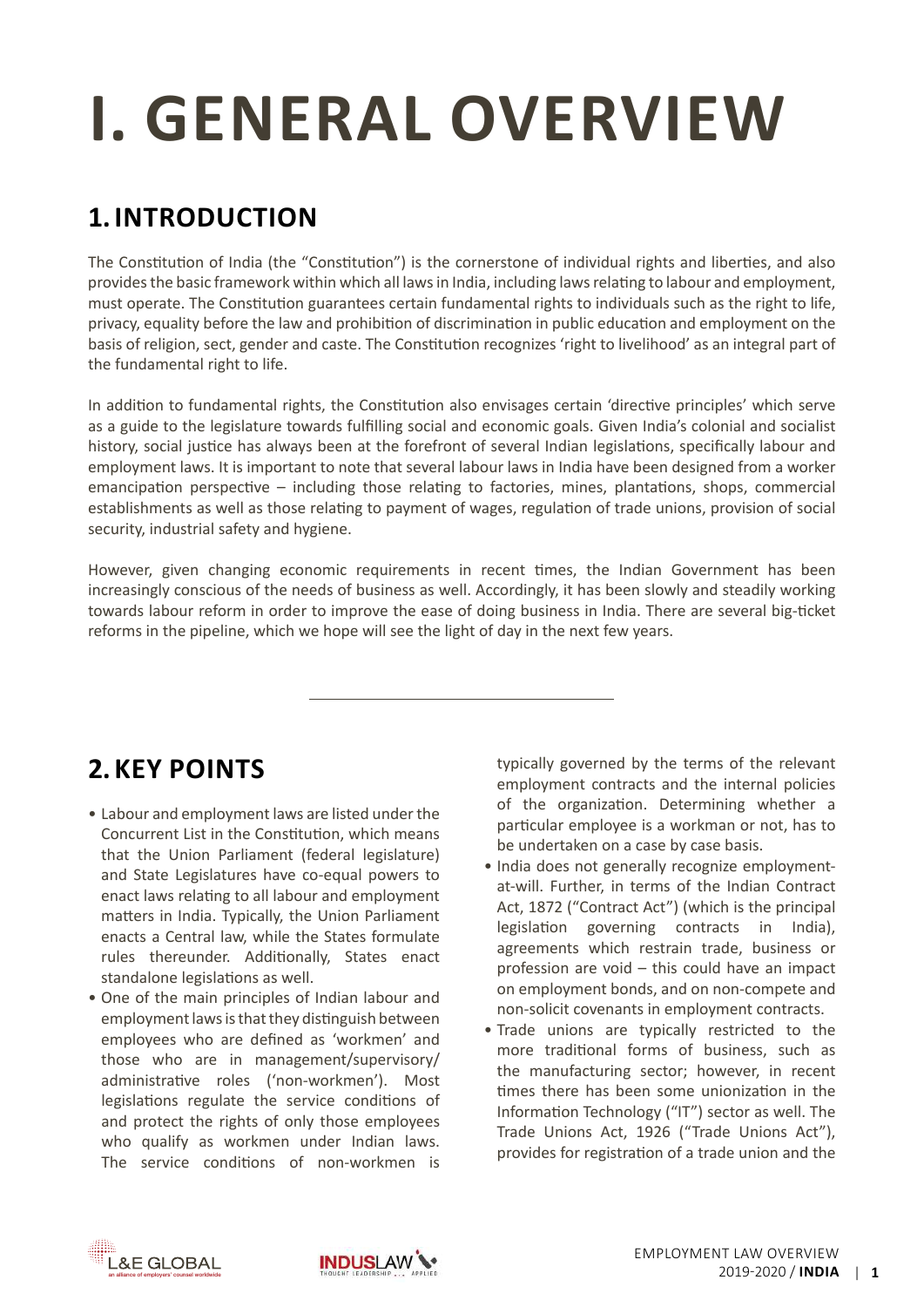rights and liabilities of a registered trade union. It is also proposed to recognize certain trade unions both at a Central and State Government level who would then participate in policy making.

- The Industrial Disputes Act, 1947 ("ID Act") is the key legislation that governs industrial relations in India and aims at securing industrial peace and harmony by providing the process for settlement of disputes between employers and employees.
- There is a specific legislation, the Equal Remuneration Act, 1976 ("ERA"), which mandates the payment of equal remuneration to male and female workers who undertake similar tasks. The Contract Labour (Regulation and Abolition) Act, 1970 ("CLRA") is another major legislation that pertains to regulating contract labour.

## **3. Legal Framework**

Given that both the Union Parliament (federal legislature) and State Legislatures have co-equal powers regarding labour and employment laws, there are hundreds of legislations relating to labour and employment in India, including around 50 legislations enacted by the Union Parliament. Most of these legislations concern blue-collar employees or workmen, owing to the historical emphasis on improving working conditions for these employees. On the other hand, the legal structure relating to non – workmen (i.e. employees having managerial duties or white-collar employees) is not as comprehensive, and has evolved in recent decades mainly through judicial pronouncements.

#### a. Difference Between Workmen and Non-Workmen

Section 2(s) of the ID Act defines a workman as a person who is employed to do any manual, unskilled, skilled, technical, operational, clerical or supervisory work for hire or reward. The definition however excludes the following persons: (i) those who are employed mainly in a managerial or administrative capacity; (ii) those who, being employed in a supervisory capacity, draw a salary exceeding INR 10,000 (~USD 140) per month or (iii) those who exercise, either by the nature of the duties attached to the office or by reason of the powers vested in them, functions mainly of a managerial nature.

Having said the above, it is important to note that the wage ceiling of INR 10,000 (~USD 140) mentioned above is not always the definitive criterion in respect of ascertaining whether or not a particular employee will be a workman. There have been multiple occasions when Indian courts have held that whether an employee is a workman or not depends on the exact nature of the job responsibilities and duties and the context of his/ her role in the organization, rather than merely the compensation package.

Once employees are ascertained to be workmen under the ID Act, they would have several rights – for instance, certain changes to their conditions of service and any termination of employment can only be undertaken as per a specified process. Further, they can approach labour commissioners and/or the industrial tribunals in case of any unjustified termination and unfair labour practice.

The terms of service of non-workmen (i.e. those who mainly work in a managerial or administrative capacity) are ordinarily governed by the State -specific shops and establishmentslegislation ("S&E Act"), the terms and conditions of their contracts of employment and the internal policies of an organization. These employees will typically fall outside the scope of the ID Act - there are various judicial pronouncements which have held that non-workmen are not entitled to claim protection under the ID Act.

#### b. Other Factors

Apart from the classification of employees into workmen and non-workmen, the applicability of labour legislation also depends on the nature of activity that the employees are engaged in as well as the place of work – for instance, different laws apply depending on whether the place of work is a factory, plantation, mine, shop or commercial establishment. Certain legislations also take into account the number of employees engaged at a particular place of work – for instance, the scope and applicability of social security benefits varies, depending on the wages earned and the position of the employee at the workplace.



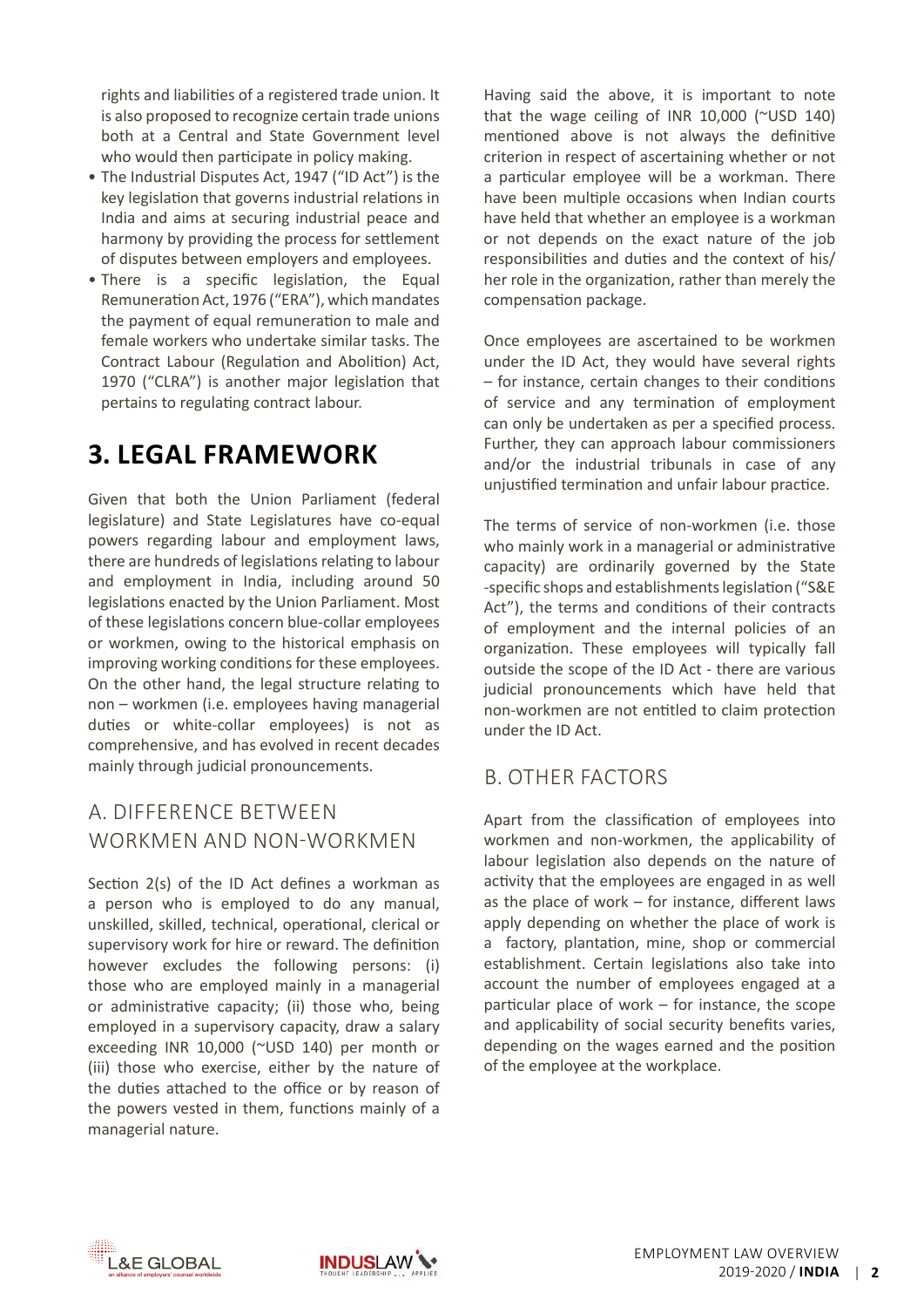#### c. Overview of Key Labour Laws

The various labour and employment laws in India can be broadly categorized into two important themes, namely (i) employer-employee relations; and (ii) service or working conditions, such as wages, social security and working hours. Enactments such as the ID Act, the Trade Unions Act, the Industrial Employment (Standing Orders) Act, 1946 (the "IESO Act") and CLRA are focused primarily on employer employee relations, whereas enactments such as the Factories Act, 1948 (the "FA Act"), the various S&E Acts, the Payment of Wages Act, 1936 (the "Wages Act"), the Minimum Wages Act, 1948 ("MW Act") and the Payment of Bonus Act, 1965 (the "Bonus Act") are focused primarily on service conditions of employees. There are both Central and State rules framed under each of the aforementioned enactments. In addition, there are enactments such as the Employees Provident Fund and Miscellaneous Provisions Act, 1952 (the "EPF Act"), the Employees State Insurance Act, 1948 (the "ESI Act") and the Payment of Gratuity Act, 1972, (the "PGA Act") which provide for certain social security benefits to employees.

**The ID Act or the Industrial Disputes Act, 1947:**  The scope of this legislation, strictly speaking, is restricted to workmen alone. However, the principles and processes laid down in this legislation have been replicated in other statutes with wider application. The IDA covers industrial disputes, industrial action (i.e. strikes and lockouts), regulation of retrenchment, layoffs, closure, transfer of undertakings, envisages the constitution of a works committees and also regulates changes in certain service conditions of workmen.

**S&E Act / Shops and Commercial Establishments Act:** The S&E Act is State specific – almost all States in India have enacted their own S&E Act. The S&E Act regulates service conditions of employees engaged in shops and commercial establishments, which includes most private companies and firms. It regulates hours of work, payment of wages, overtime, leave, holidays and other conditions of service.

**EPF Act / Employees Provident Fund and Miscellaneous Provisions Act, 1952:** The EPF Act read with all rules and schemes framed thereunder is one of the major social security legislations in India. Under the EPF Act, both the employer and employee are required to contribute 12% of an employee's 'basic wages' to the Employees Provident Fund / EPF. The employer's contribution is also directed to a pension fund, from which an employee would be entitled to monthly pension upon retirement. The EPF and pension scheme has extensive rules in relation to contribution and withdrawal of funds.

**Wages Act / Payment of Wages Act, 1936:** The Wages Act regulates the mode and method of payment of wages to certain categories of employees, namely, those to whom the payable wages do not exceed INR 24,000 (~USD 330) per month, and to those employed in factories and industrial establishments. The Wages Act provides that wages must be paid without deductions of any kind except certain authorized deductions, such as taxes on income, fines, or deductions owing to absence from duty.

**FA Act / Factories Act, 1948:** The FA Act was enacted to regulate working conditions in factories where manufacturing operations are undertaken. It has extensive provisions in respect of health, safety and welfare of persons who work in factories.

**MW Act / Minimum Wages Act, 1948:** The MW Act provides for the payment of minimum rates of wages to employees working in specified kinds of employment, termed 'Scheduled Employment'. Under the MW Act, the Government is required to fix industry-specific daily and monthly minimum wages, depending on the skill of the employee. Once minimum wages have been fixed, an employer is required to pay to every employee engaged in Scheduled Employment, wages at a rate that is not less than the minimum rate of wages fixed by the concerned Government for that class of employees.

**IESOAct / Industrial Employment (Standing Orders) Act, 1946:** The IESO Act is generally applicable to every industrial establishment wherein 100 or more workmen are employed, subject to any specific State rules in this regard. The IESO Act requires employers in industrial establishments to formally define conditions of employment, such as classification of workmen, manner of intimating wage rates, working hours, leave periods, recruitment, shift working, attendance, procedure for availing leave, transfer of workmen, termination of workmen, and inquiries for misconduct. Such



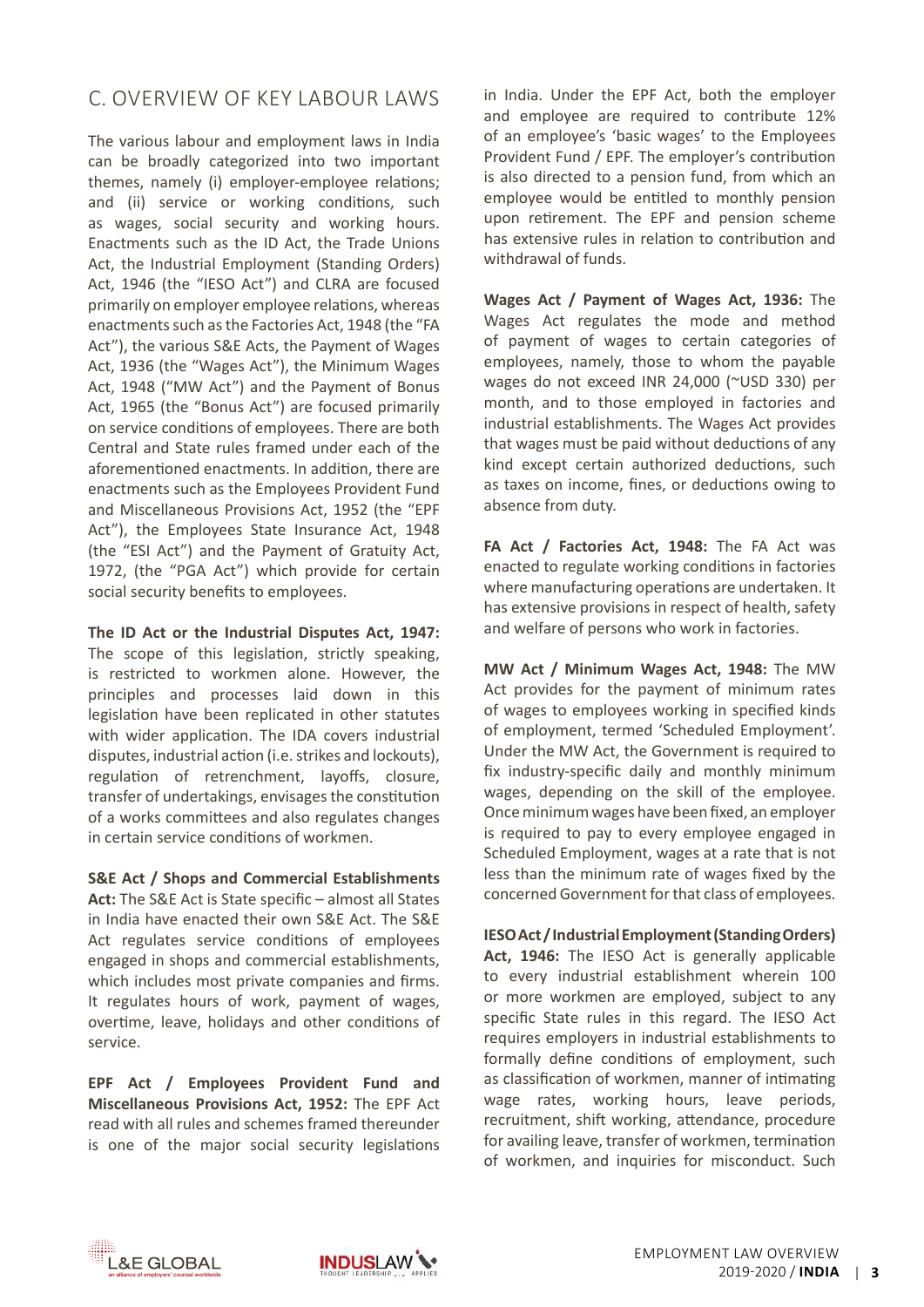conditions are referred to as the 'Standing Orders'. The State specific rules framed under the IESO Act provide for 'Model Standing Orders', which are a set of default conditions applicable to those industrial establishments that have not framed their own Standing Orders or to those industrial establishments that are awaiting certification from the Government on their own Standing Orders. In most cases, the internal employee handbook/ service regulations of the employers are generally customized and filed as the Standing Orders of that establishment. The IESO Act however provides that while the Standing Orders adopted by an employer need not necessarily be a duplication of the Model Standing Orders, they should, as far as practicable, be in conformity with the same.

**Trade Unions Act:** The Trade Unions Act provides for registration of a trade union and the rights and obligations of a registered trade union. The minimum number of persons required to apply for registration of a trade union is 7; however, a trade union cannot be registered unless at least 10% of the workmen or 100 workmen (whichever is lesser, and subject to a minimum of 7 workmen), employed in an establishment are its members. While an employer is not legally bound to recognize a trade union or encourage collective bargaining, a registered trade union can enter into collective bargaining agreements with the employer for better wages and service conditions.

**CLRA/Contact Labour (Regulation and Abolition)**  Act, 1970: The CLRA provides for regulation of contract labour in establishments and provides for its abolition in certain circumstances. A 'workman' is deemed to be 'contract labour' if he is hired in connection with the work of an establishment, by or through a 'contractor', with or without the knowledge of the 'principal employer'. The term contractor is defined to mean a person who undertakes to produce a given result for an establishment through contract labour or who supplies contract labour for any work of the establishment. The manager or occupier of the establishment is the principal employer. Under the CLRA, every principal employer is required to make an application in the prescribed form, for the registration of the establishment with the labour authorities. Every contractor under the CLRA Act must also be licensed and should undertake work through contract labour only in accordance with such license. The contractor is required to

pay wages and provide facilities for the welfare and health of the contract labour, which includes providing rest rooms, canteens, wholesome drinking water, toilets, washing facilities, and first aid facilities in every establishment. The above compliances vary depending on the number of contract labour engaged in an establishment. It is important to note that as per the CLRA, in case the contractor fails to pay wages to the contract labour, the principal employer will be responsible for the same.

### **4. New Developments**

The Maternity Benefit (Amendment) Act, 2017 (that amended the Maternity Benefit Act, 1961 ("MB Act")) came into force on April 1, 2017. Key changes include: (i) increased paid maternity leave from 12 weeks to 26 weeks for women employees, for the first two children; (ii) recognition of the rights of an adopting mother and of a commissioning mother (using a surrogate to bear a child) to claim paid maternity leave of 12 weeks; (iii) a 'work from home' option after the maternity leave expires; (iv) effective July 1, 2017, mandatory crèche (day care) facilities for every establishment employing 50 or more employees, and the right of mothers to visit the crèche 4 times per day. Employers are also obligated to educate employees about these benefits.

The Rights of Persons with Disabilities Act, 2016 ("RPD") was notified on April 19, 2017 and rules notified on June 15, 2017. The Act was enacted in furtherance of India's obligations under the United Nations Convention on the Rights of Persons with Disabilities. Though the RPD Act does not impose any kind of compulsory reservation of posts in the private sector for persons with disabilities, it does seek to incentivise private sector establishments to engage persons with disabilities. The Act requires private establishments to frame an 'equal opportunity policy' which would detail the facilities and amenities to be provided for persons with disabilities, so as to enable them to effectively discharge their duties. Further, the head of the establishment is required to ensure that persons with disabilities are not unduly discriminated against. The establishments are also required to conform to certain building standards, website and document related standards to ensure greater accessibility for persons with disabilities.



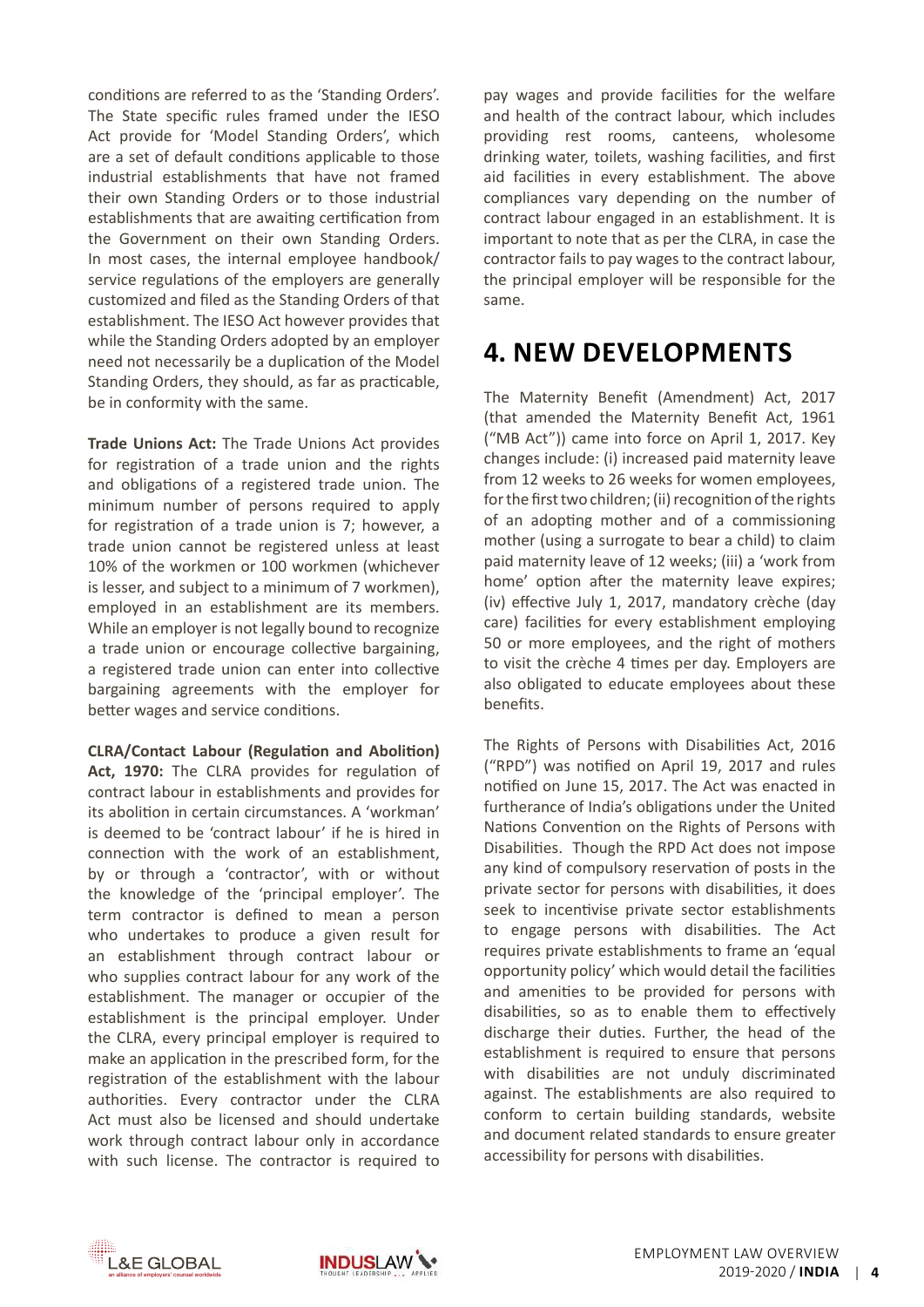The Payment of Gratuity (Amendment) Act, 2018 came into force on March 29, 2018, in terms of which the duration of maternity leave has been extended from 12 weeks to 26 weeks for the purpose of calculating continuous service in the context of gratuity. The maximum limit of the gratuity benefit has also been increased from INR 1,000,000 (about \$14,000) to INR 2,000,000 (about \$28,000). Further, as per recent declarations in the Union Budget 2019, it is now proposed to increase this gratuity benefit to INR 30,00,000 (about \$42,000).

As part of a major rationalising and simplifying exercise, India has been attempting to consolidate about 44 Central laws into 4 comprehensive labour codes. Drafts of three such codes, the Code of Wages Bill, 2017 (which seeks to consolidate 4 key labour laws, namely, the MW Act, the Bonus Act, Wages Act and the ERA), the Draft Labour Code on Social Security (which seeks to consolidate major social security legislations such as the EPF Act and ESI Act) and the Code on Occupational Safety, Health and Working Conditions (which seeks to overhaul major legislations such as the FA Act and the CLRA Act) are in the public domain, with the Code of Wages Bill, 2017 being introduced in the legislature. Efforts are also being undertaken to simplify labour law compliances by the introduction of a unified portal 'Shram Suvidha Portal', and the consolidation of forms under various legislations. The Government is also undertaking efforts to increase EPF contributions by the Government, in case of certain instances such as women employees and first-time workers.

In addition, there are certain significant amendments under State legislation, including the enactment of a new S&E Act in Maharashtra, the Maharashtra Shops and Establishments(Regulation of Employment and Conditions of Service) Act, 2017 as well as proposed amendments to the The Tamil Nadu Shops and Establishments Act, 1947 which would require establishments with 10 or more employees to seek registration with the labour authorities.

In another significant move, there have been major judgments relating to the right of privacy of individuals and data protection in India – it is expected that India will soon put in place a comprehensive legislation on data protection that protects the individual right to privacy.



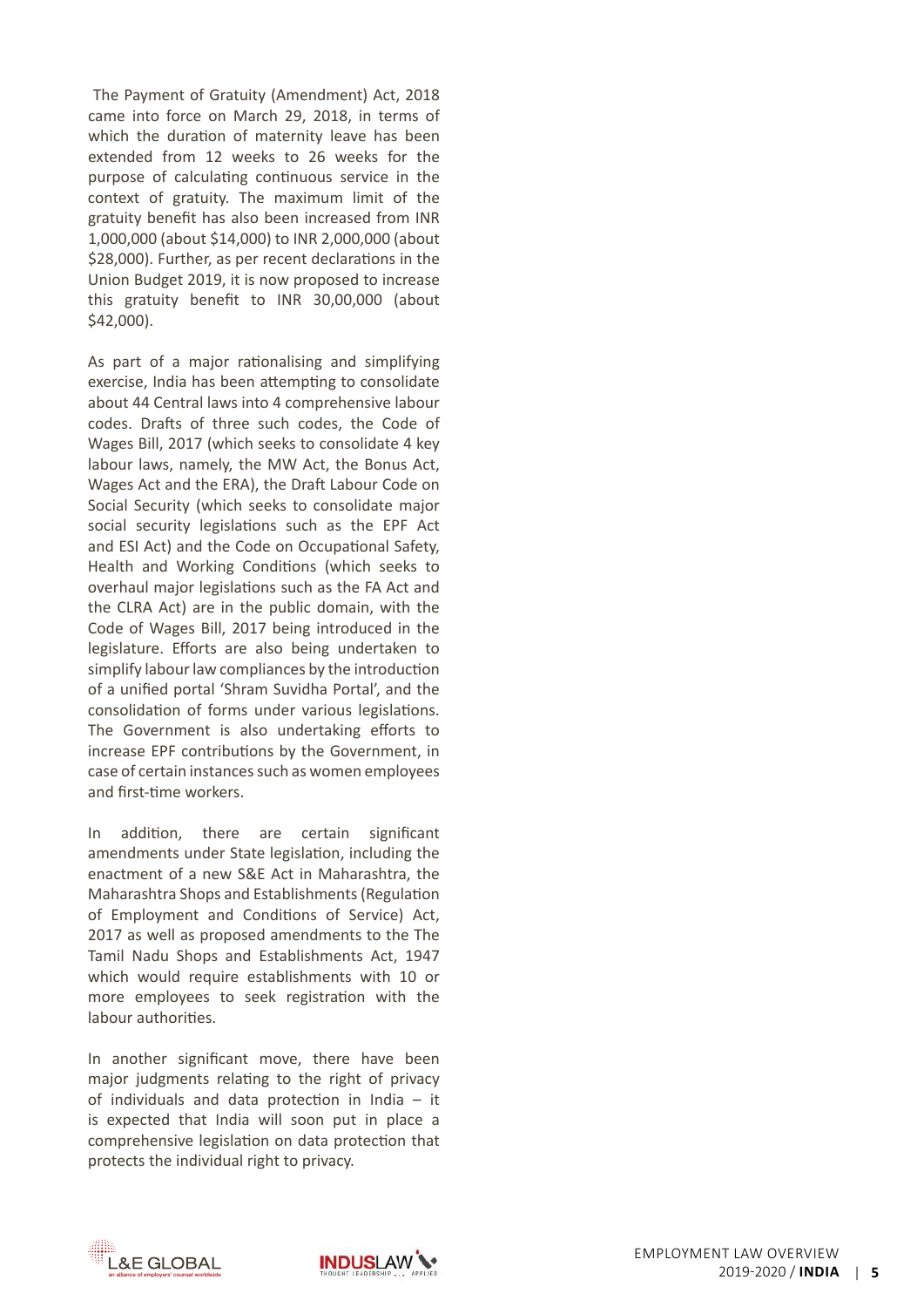# <span id="page-7-0"></span>**iI. PRE-EMPLOYMENT CONSIDERATIONS**

## **1. Does a Foreign Employer need to Establish or Work through a Local Entity to Hire an Employee?**

Foreign employers may often have requirements wherein they might need to engage a sales person, representative or agent in India, even though they may not have a place of business in India. Also, the foreign employer may not intend to immediately generate any revenue in India. In such a scenario, it may be noted that the foreign employer need not mandatorily set up a local entity in India. There are various methods through which the foreign employer may engage/hire representatives or an agent in India depending on the exact business requirements.

### a. Engagement of the Representative or Agent through a Manpower Agency

This is a model where the foreign employer enters into an arrangement with a manpower agency in India, which would provide certain services through identified employees. However, the manpower agency would be required to satisfy the following obligations as part of the arrangement: (i) processing of salaries for the identified individuals; (ii) undertaking all legal compliances for the identified individuals on account of being their employer, including under all Indian employment laws and taxation laws.

### b. Engagement of the Representative or Sales Person as an Independent Contractor

Here, the arrangement between the representative and the foreign employer will be that of a 'contract for services'. A contract for services implies an agreement wherein one party undertakes to provide services to or for another in the performance of which he is not subject to detailed direction and control but exercises professional or technical skill and uses his own knowledge and discretion whenever appropriate. Such independent contractors would typically not be entitled to any social security benefits (as they will not be considered employees) and would have to pay their own taxes in India.

However, it is important to note that in the event the foreign employer engages personnel in India by way of method 1 or 2, there is a risk of the foreign employer having a permanent establishment in India – accordingly, this arrangement would have to be structured appropriately.

## **2. Limitations on Background Checks**

Employers are increasingly conducting background checks to guard against inaccurate resumés, overstated work experience and any employee behavioral issues. Typically, employers issue an offer letter, conduct background checks and expressly state that the person's employment with the organization is contingent upon his/her clearing the background checks, and vetting of educational and job qualifications. However, the permission of the concerned employee would be required to



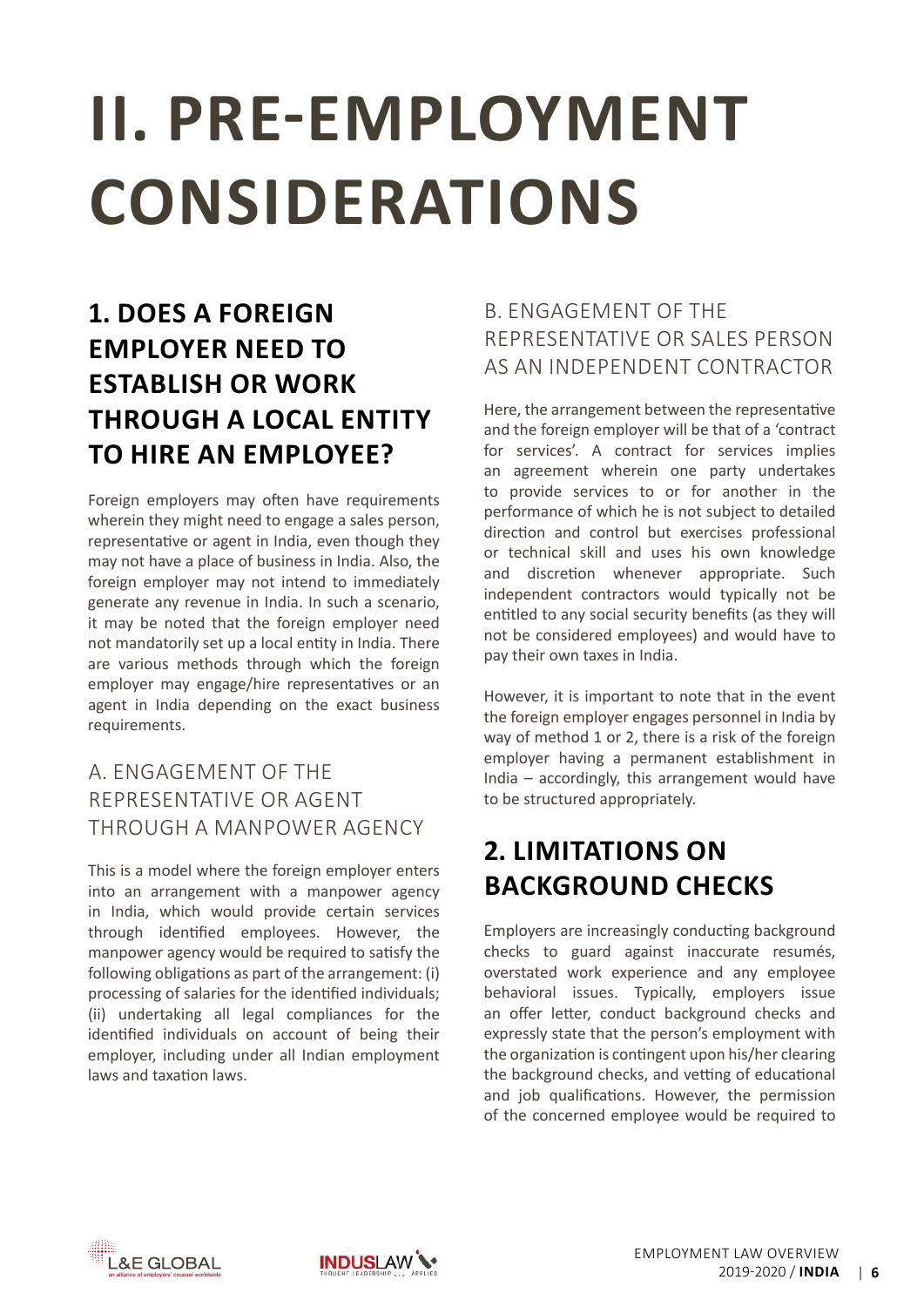conduct a background verification. In terms of the Information Technology Act, 2000 and Information Technology (Reasonable Security practices and procedures and sensitive personal data and information) Rules, 2011 ("IT Rules"), which is the governing legislation on data protection in India, any company collecting, using or disclosing any personal information of an employee/prospective employee, will require such person's consent.

## **3. Restrictions on Application/Interview Questions**

Given Constitutional safeguards against discrimination on the grounds of religion, race, caste, sex and place of birth, it is imperative that employers bear these principles in mind while conducting background verifications and interviews. Excessively personal questions are generally not advisable.

As mentioned above, the IT Rules apply to the collection of personal information during background verifications and during the interview process as well. In terms of the IT Rules, at the time of application, the employer must inform the concerned person of (i) the fact that his/ her personal information is being collected; (ii) the purpose for which the information is being collected (i.e. verification of credentials); and (iii) the intended recipients of the information (i.e. the employer and/or the third-party service provider who conducts background checks).

The IT Rules further state that where any Sensitive Personal Data or Information ("SPDI") is sought to be collected (such as passwords, financial information, bank account or payment instrument details, details of health conditions, sexual orientation, medical records and history), the same can be collected only for a lawful purpose connected with a function or activity of the company, and the collection of this information must be necessary to achieve such purpose. This purpose must be notified to the prospective employee in the application/background verification form/during an interview, and his consent must be obtained. It may be noted that the IT Rules permit a person to withdraw consent at any stage, in which case the company would be required to return the SPDI and not store or transfer the same any further. The IT rules prescribe certain additional safeguards for collecting, storing, processing and transferring SPDI - for instance, the IT Rules state that any SPDI collected by a company cannot be stored/ retained longer than required for the purpose of its collection, except under any applicable law.

Apart from the above, it may be noted that Indian labour and employment laws are largely silent as to the process of selection and hiring of employees in the private sector. In any case, as market practice, most employers in India conduct at least basic (education, job history) background verification of prospective employees in accordance with the IT Rules and/or ask prospective candidates to disclose specific information as a condition precedent to the employment relationship.



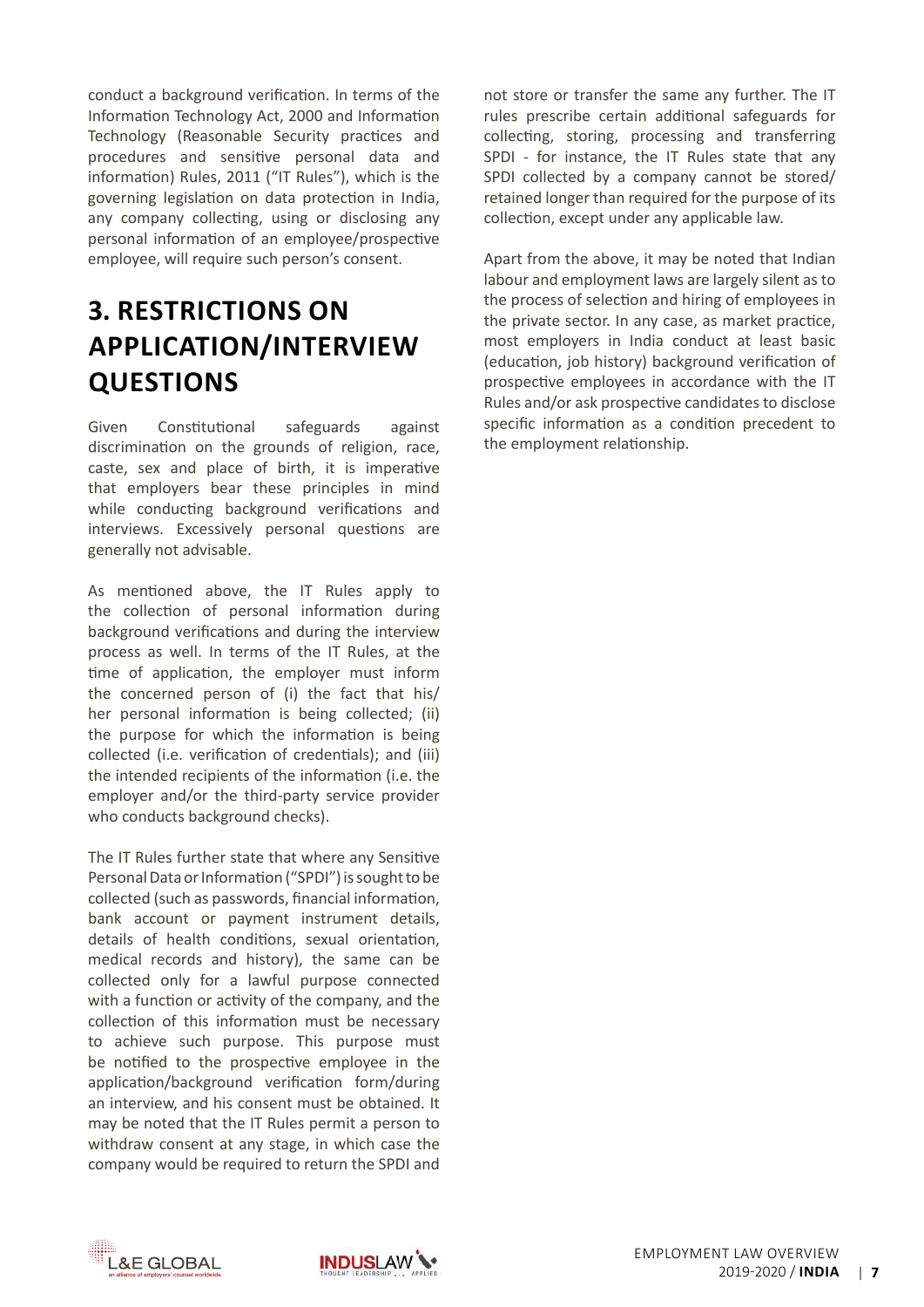# <span id="page-9-0"></span>**iII. EMPLOYMENT CONTRACTS**

## **1. Minimum Requirements**

While labour legislations in India do not strictly require that an employment contract be in writing, it is predominant market practice (with very rare exceptions) to have all terms and conditions of employment agreed and signed by both parties. A few states however have specific legislations that necessitate a written contract in order to establish an employer-employee relationship. From the perspective of certainty and enforceability, it is strongly recommended that all employment contracts be in writing, whether as a simple appointment letter or a fully detailed contract, setting out relevant terms and conditions agreed to between the employer and employee. Employment contracts are governed by the Contract Act  $-$  accordingly, provisions stipulated therein with respect to parties being competent to contract, consideration and validity, would be applicable to employment contracts as well. Employment contracts in India are generally considered to be 'unlimited term' contracts, (i.e. contracts that are valid until termination or superannuation, unless specifically identified as a 'fixed term' contract). Some of the common provisions included in an employment contract are: (i) location, description and title of the job; (ii) date of commencement, duration (whether fixed term or unlimited term) and type (whether part-time or full-time) of the job; (iii) details of any probationary period; (iv) leave entitlement; (v) salary details and other benefits; (vi) terms governing termination of employment; (vii) restrictive covenants; and (viii) governing law and dispute resolution.

As discussed above, it is important to note that for 'workmen', some employment terms can be changed only with 21 days' prior written notice. If any workman challenges the proposed changes before labour courts during this period, it is likely that the said change will

be suspended, pending resolution of the dispute by the court.

## **2. Fixed-term/Openended Contracts**

Fixed-term employment contracts are permitted in India, as long as the employer is employing the person for a short-term requirement. The Government has recently stated that fixed term contracts will be permitted across sectors – earlier, they were expressly permitted only in the apparel manufacturing sector. However, it is unlikely that employers will be able to convert existing permanent positions into fixed term employment positions.

In the context of fixed term employment contracts, the Indian judiciary has consistently held that successive fixed-term contracts cannot be used as a substitute for employing the person on a 'permanent' or 'unlimited term' basis and that fixed-term employment is not to be used in job roles or functions that are permanent in nature, as far as the particular employer or industry is concerned. Fixed-term employment contracts may be signed directly between the employer and employee, or created through use of a contractor under the provisions of the CLRA. Expiry of a fixed term contract will typically not be considered 'retrenchment' under the provisions of the ID Act  $-$  thus, the compliances pertaining to retrenchment (as discussed under para 4 below)would not have to be undertaken in this case.

## **3. Trial / Probation Period**

Indian law permits new employees to be placed on a trial or 'probation' period. Such period is meant to provide employers the opportunity to assess the abilities and suitability of the employee to the



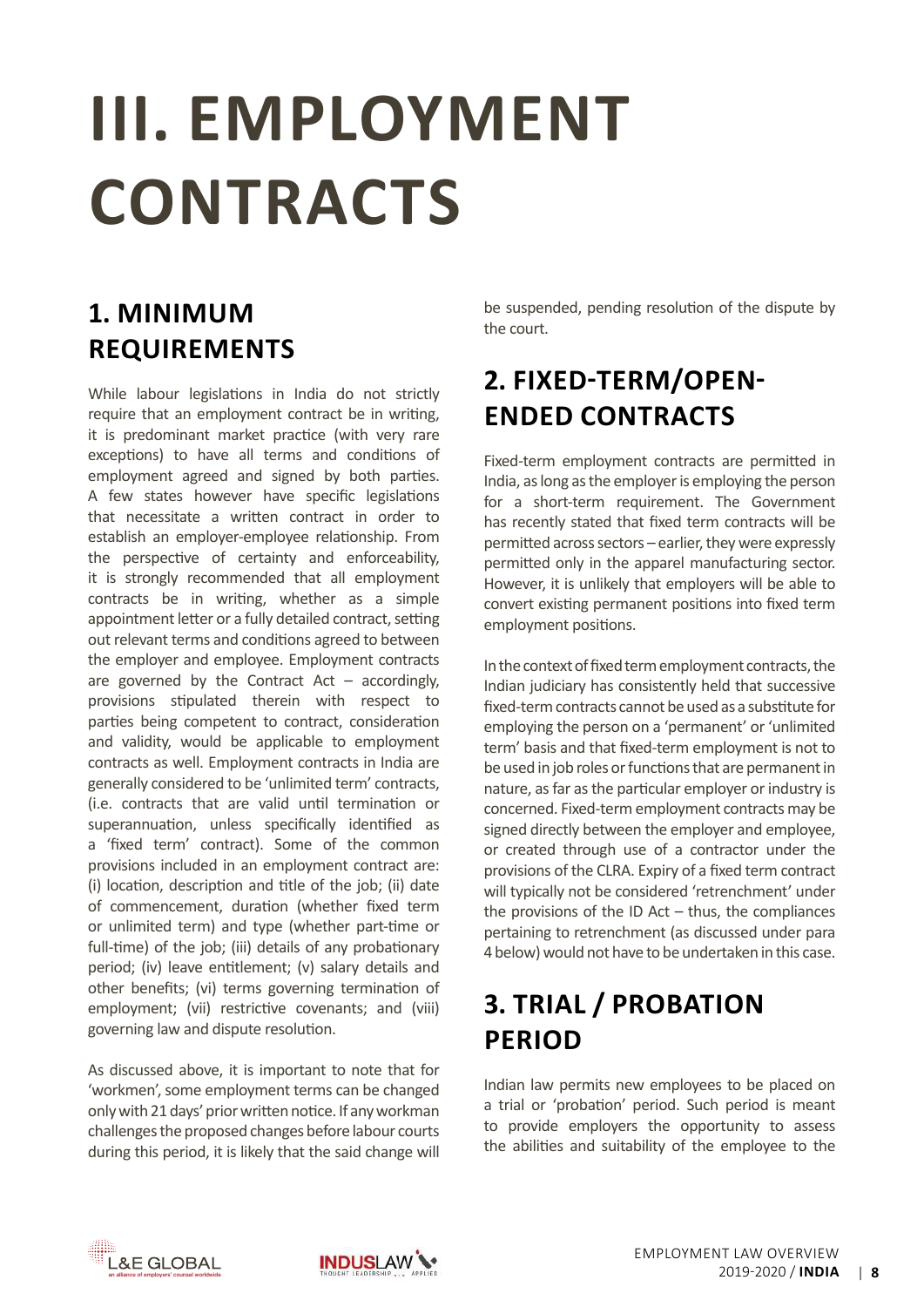organisation; and hence, by definition, allow the employer greater freedom to terminate employment if the employee is found unsuitable during the probation period. The IESO Act envisages a probation period of 3 (three) months – this is largely followed by companies that are not subject to the IESO as well. The general market trend in India is to have a probation period between 3 and 6 months, especially in the technology and services sectors.

During the period of probation, the employer will have the right to terminate employment of the probationary employee without providing any notice; however, this would be subject to the stipulations of the concerned S&E legislation as well. At the end of the probation period, the employee may be 'confirmed' as a permanent employee or dismissed.

### **4. Notice Period**

In terms of Indian labour law legislation, 'workmen' who have undertaken at least 1 year of continuous service are entitled to a notice period of 1 month, or equivalent wages in lieu thereof. In addition, the employer would be required to pay 'retrenchment compensation'to the workman, which is calculated at the rate of 15 days' wages for every completed year of service. However, no notice period (or payment in lieu thereof) or payment of retrenchment compensation is required in the case of workmen dismissed for misconduct, provided the employer conducts an internal inquiry prior to such dismissal.

Additionally, any notice period prescribed under the relevant S&E Acts, as well any requirements under the relevant employment contract in this regard would have to be taken into account. Given that India does not recognize the employment at will doctrine, judicial precedents have held that termination of employment without providing any prior notice would render the contract of employment as an 'unconscionable bargain', and hence illegal.



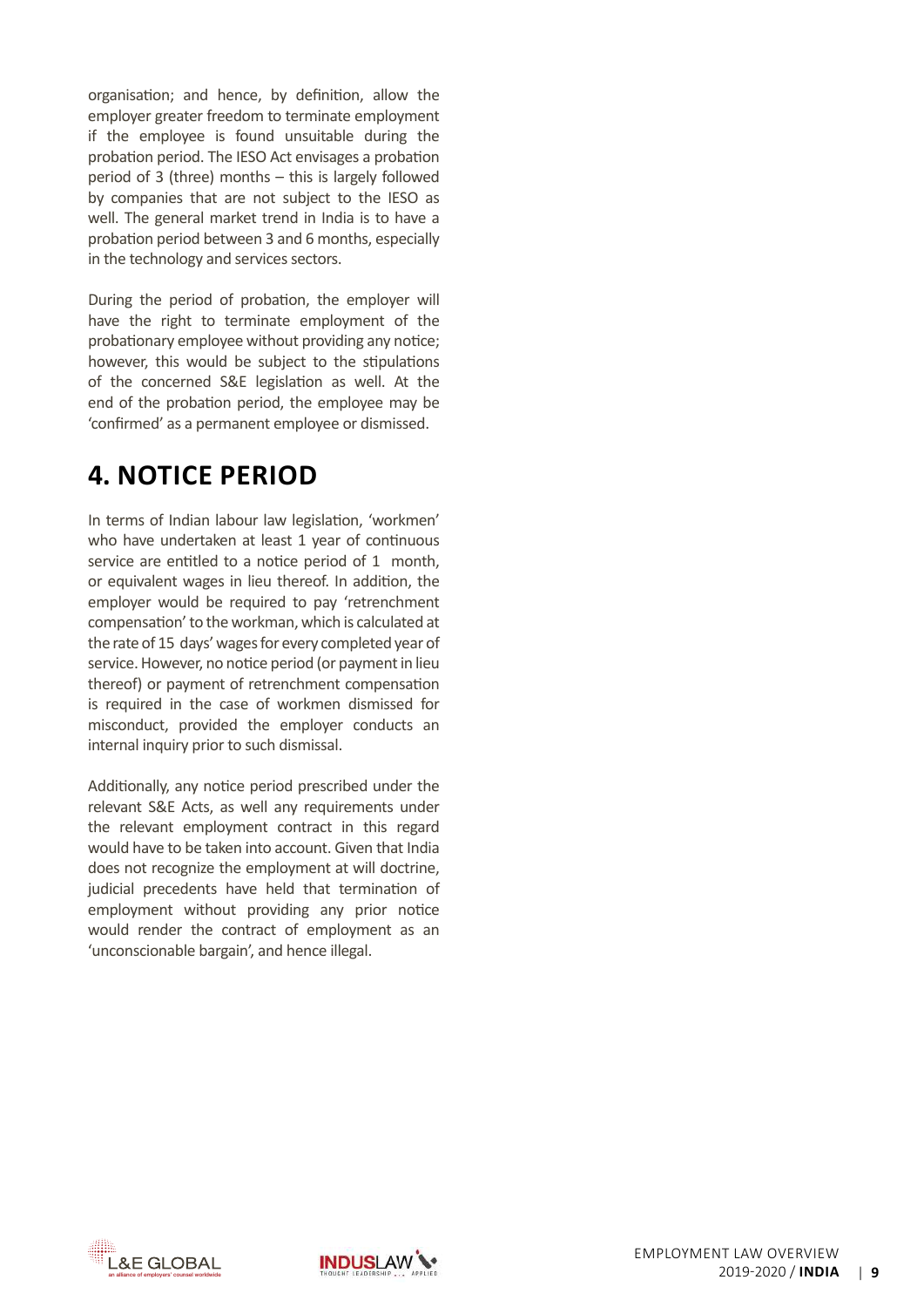# <span id="page-11-0"></span>**IV. WORKING CONDITIONS**

## **1. Minimum Working Conditions**

Requirements in this regard are principally stipulated in the concerned S&E Acts, the FA Act, the IESO Act and the CLRA. The S&E Acts have stipulations relating to working hours, overtime, intervals of rest, provision of basic amenities such as drinking water, toilets, first aid facilities, etc., for employees at shops and commercial establishments. The Standing Orders also have stipulations with respect to work timings, leave, overtime, holidays, for industrial establishments engaging more than 100 workmen.

The FA has extensive provisions in respect of health, safety and welfare of workers engaged in manufacturing establishments – these compliances vary depending on the number of workmen engaged. For instance, in industrial establishments where 250 or more workmen are employed, the employer has to provide for a canteen. Suitable shelters or rest rooms, and lunchrooms with drinking water facilities are to be provided where 150 workmen are employed. Factories wherein 30 or more women workers are ordinarily employed, are to be equipped with creche facilities/nurseries for children under the age of 6 years. There are also provisions regarding toilets, washing places, temperature control mechanisms, adequate ventilation, lighting in the workrooms, painting of factory walls, doors and windows, cleaning of floors, effective removal of dirt and refuse, etc. The FA Act envisages certain precautions to be taken against explosives, inflammable gases, dangerous fumes and gases and fire.

Under the CLRA Act, the contractor is required to provide certain facilities, which include rest rooms, child nursery facilities, canteens, wholesome drinking water, toilets, washing facilities, and first aid. It is pertinent to note that if the contractor does not provide these facilities, the onus would fall on the principal employer.

## **2. Salary**

Although the words 'wages' and 'salary' are commonly used interchangeably, there is a discernible difference between the two. The term 'wages' is used under labour/employment laws to refer to any and all remuneration and emoluments earned by an employee (excluding certain allowances and bonuses) whereas the term 'salary' is used under income tax law to denote the total taxable income received by an employee. It is important to note that different labour law legislations have a different definition of wages (which the Code of Wages Bill, 2017 is seeking to remedy), which would then have to be closely examined.

For instance, the EPF Act refers to 'basic wages' which is used as the base for computing employee and employer social security contributions. Basic wages is defined as all payments which are earned by an employee in accordance with the terms of the employment contract, but does not include: (i) the cash value of any food concession; (ii) any dearness allowance (i.e. cash payments paid on account of a rise in the cost of living), house-rent allowance, overtime allowance, bonus, commission or any other similar allowance; and (iii) any presents made by the employer.

The Wages Act on the other hand, has a much wider definition of wages – here wages is defined as all remuneration (whether by way of salary, allowances, or otherwise) expressed in terms of money or capable of being so expressed, which would, if the terms of employment, express or implied, were fulfilled, be payable to a person employed in respect of his employment and



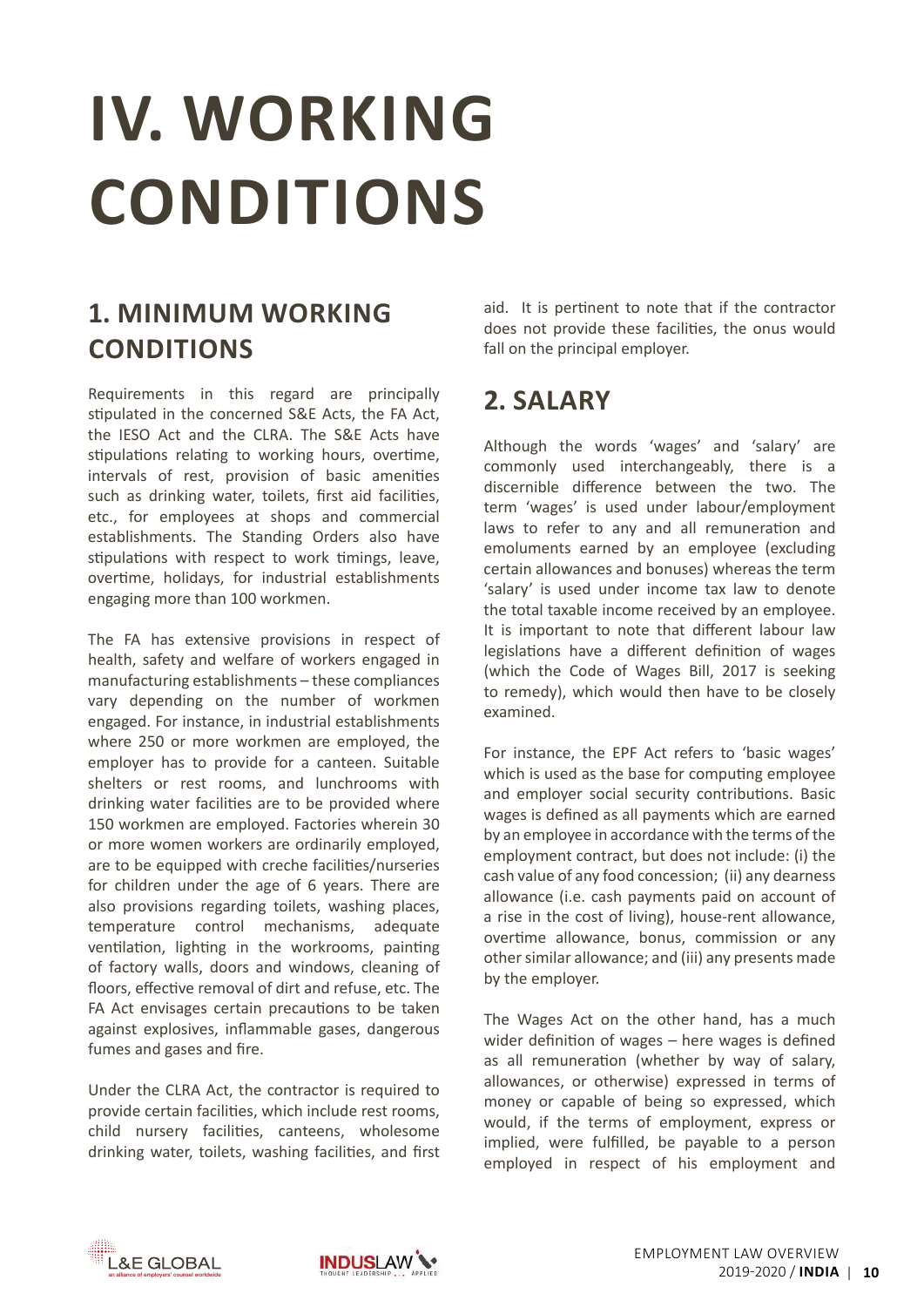includes: (i) any remuneration payable under any award or settlement between the parties or order of a Court; (ii) any remuneration to which the person employed is entitled in respect of overtime work or holidays or any leave period; (iii) any additional remuneration payable under the terms of employment (whether called a bonus or by any other name); (iv) any sum which by reason of termination of employment is payable under any law, contract or instrument; and (v) any sum to which the person employed is entitled under any scheme framed under any law for the time being in force.

The following are excluded: (i) any bonus (whether under a scheme of profit sharing or otherwise) which does not form part of the remuneration under the terms of employment or which is not payable under any award or settlement between the parties or order of a Court; (ii) the value of any house-accommodation, or of the supply of light, water, medical attendance or other amenity or of any service excluded from the computation of wages by a general or special order of the State Government; (iii) any contribution made by the employer to any pension or provident fund, and the interest accrued thereon; (iv) any travelling allowance or the value of any travelling concession; (v) any sum paid to the employed person to defray special expenses entailed on him by the nature of his employment; or (vi) any gratuity payable.

### **3. Maximum Working Week**

This would be subject to stipulations in the State specific S&E Acts in cases of shops and commercial establishments and the FA Act for establishments in the manufacturing sector. As a general principle, employees cannot be required to work in any establishment for more than 9 hours a day or 48 hours a week, without attracting overtime payments.

### **4. Overtime**

As described above, employees working longer than 9 hours a day or 48 hours a week are typically entitled to overtime payments. An employee working 'overtime' becomes entitled to wages at the rate of twice his/her ordinary rate of wages and could also be entitled to a compensatory time off. This would however have to be analyzed further – given that there are some States which also prohibit overtime work, except in limited circumstances.

## **5. Health and Safety in the Workplace**

#### a. Employer's Obligation to Provide a Healthy and Safe WORKPI ACF

These obligations are far more extensive in the manufacturing sector and in certain other sectors such as mines and building and construction. The various State-specific S&E Acts have special provisions with respect to ensuring safety of women who work during night shifts. Employers in such cases are required to ensure that adequate security and transport facilities are provided (at their own cost) to female employees.

As described above, the FA Act read with State specific rules thereunder has elaborate provisions regarding health and safety of workmen. These stipulations include maintaining cleanliness, disposal of wastes and effluents, provision of drinking water and toilets, ensuring a temperature control mechanism so as to prevent any injury to health of workmen, ensuring adequate lighting and ventilation, measures to prevent inhalation of dust and fumes, regulation of artificial humidification, measures to prevent overcrowding on factory premises, construction and proper maintenance of floors, stairs, passages and and ensuring that they are obstruction free for the safety of the workers, fencing of dangerous machinery, providing suitable gear or appliances, driving belts and other safety devices. The FA Act also envisages precautions to be taken against explosives, inflammable gases, dangerous fumes, gases and fire. Non-compliance with provisions of the FA attracts both monetary penalty and imprisonment.

In addition, the ESI Act and the Employees Compensation Act, 1923 (the "ECA") also address compensation and other benefits that the employer must provide employees in contingencies such as maternity, temporary or permanent physical disablement due to injury arising in the course of



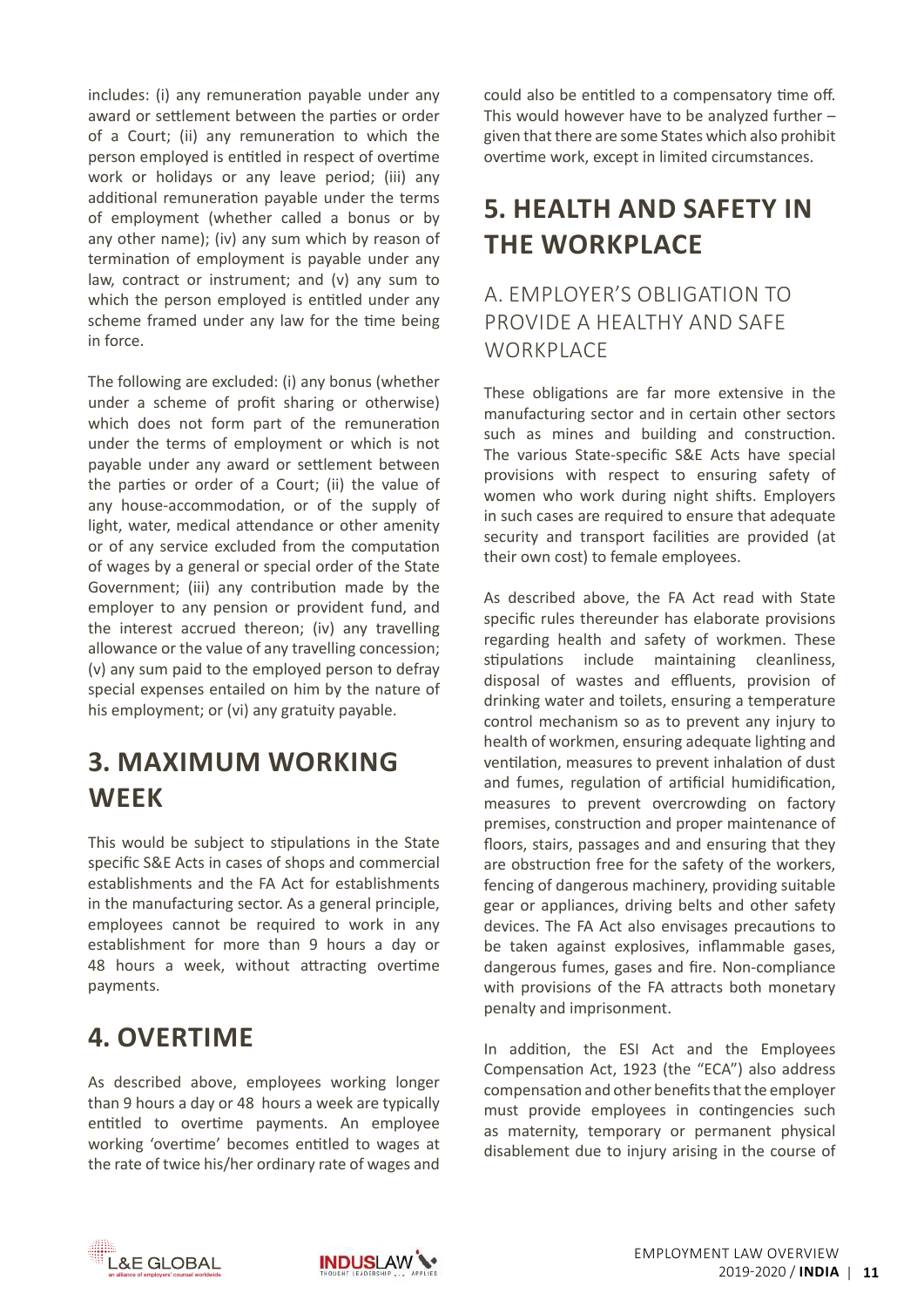employment that results in loss of wages or earning capacity, death due to employment injury, as well as medical care to workers and their immediate dependents.

#### b. Complaint Procedures

In the terms of the ISEO Act, employees are required to frame grievance redressal mechanisms to address individual worker complaints. Also, under the FA where there are 20 or more workmen, a grievance committee is to be constituted in the manner prescribed. In any case as a general practice, most employers do have an internal complaint mechanism that details processes employees must follow, in case of any workplace related issues. It is also important to note that India has a standalone legislation pertaining to sexual harassment at the workplace – the Sexual Harassment of Women at Workplace (Prevention, Prohibition and Redressal) Act, 2013 ("SHW Act") - which prescribes a detailed complaint mechanism for instances of sexual harassment, that all Indian establishments must adhere to.

#### c. Protection from Retaliation

India does not have extensive provisions regarding protection of employee complainants/ whistleblowers, that apply to establishments in the private sector. However, the SHW Act stipulates that during the pendency of any inquiry, companies must take interim measures to protect the complainant from any retaliation at the workplace. Most employers do have stipulations in their employee handbooks / internal policies that address employee complaints and protection from any retaliation in this regard.



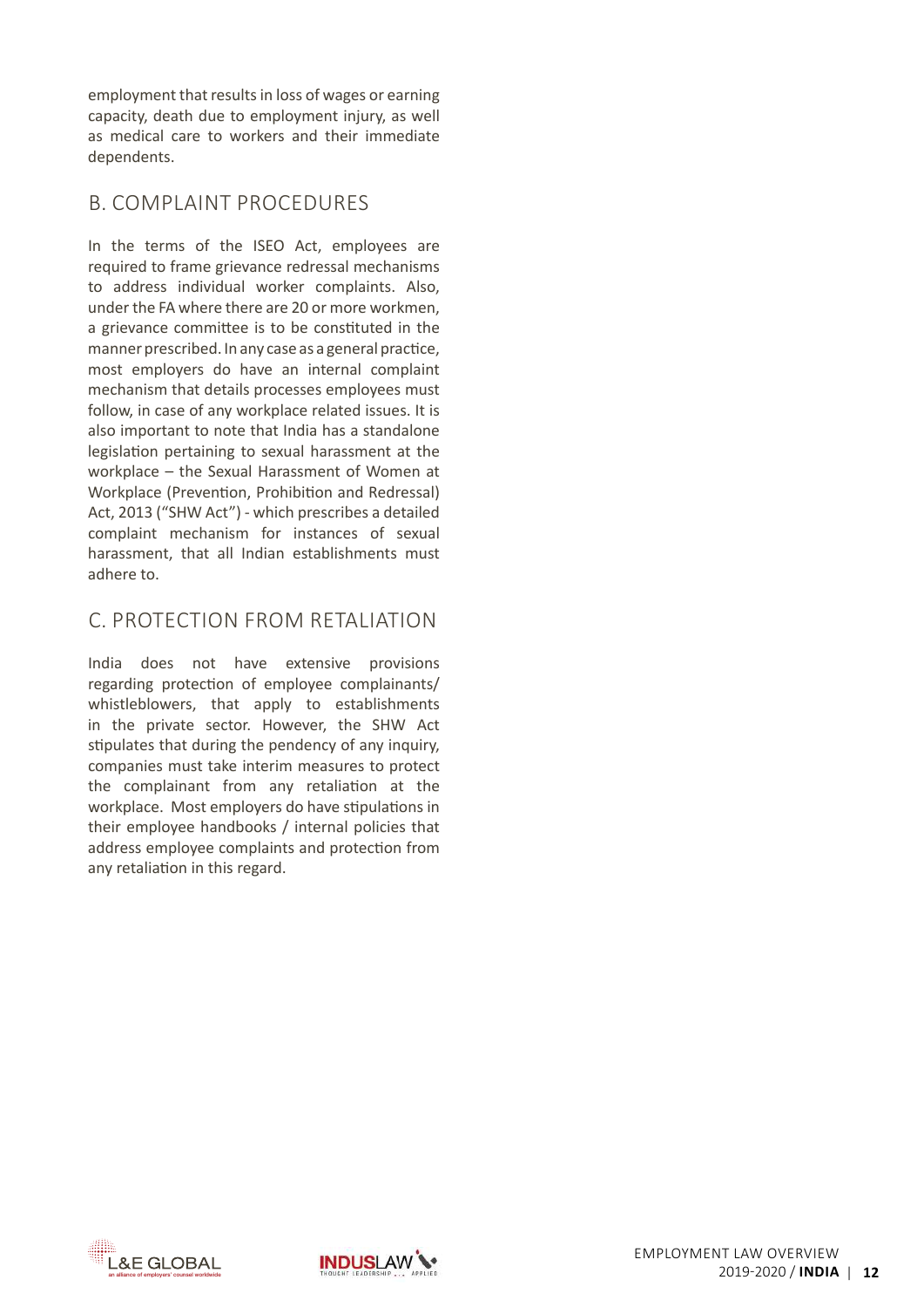# <span id="page-14-0"></span>**V. ANTI-DISCRIMINATION LAWS**

## **1. Brief Description of Anti-Discrimination Laws**

In the context of private sector employment, India does not have a comprehensive legislation that addresses workplace discrimination, except in relation to sexual harassment and in the context of persons with disabilities and with HIV. Further, there are principles set out by the Indian judiciary that seeks to protect employees from discrimination and harassment at the workplace. It is also important to note that that most new-age employers in India already cover these subjects comprehensively as part of their internal policies.

### a. Brief Overview of the Sexual Harassment of Women at Workplace (Prevention, Prohibition and Redressal) Act, 2013 ("SHW ACT")

As discussed above, the SHW Act provides for a detailed complaint and inquiry mechanism in case of sexual harassment complaints at the workplace. Though it is not an anti-discrimination legislation per se, the SHW Act recognizes that women may be especially vulnerable to workplace discrimination and harassment – thus, the scope of the SHW Act only extends to complaints raised by 'aggrieved women' that pertain to the 'workplace' (it is important to note that the SHW Act is not a genderneutral legislation). That said, several companies do frame gender neutral policies on both general and sexual harassment.

The SHW Act defines the terms 'sexual harassment' broadly to include any of the following unwelcome acts or behavior: (i) physical contact and advances; or (ii) demand or request for sexual favors; (iii) making sexually colored remarks; or (iv) showing pornography (v) any other unwelcome physical, verbal or non-verbal conduct of a sexual nature.

In addition, the SHW Act also identifies certain circumstances which, if occurring in conjunction with sexual harassment (as defined in the SHW Act), would provide strong evidence that an offence has been committed. Such circumstances are: (i) implied or explicit promise of preferential treatment in employment; or (ii) implied or explicit threat of detrimental treatment in employment; (iii) implied or explicit threat about present or future employment status; or (iv) interference with work or creating an intimidating or offensive or hostile work environment; or (v) humiliating treatment likely to affect one's health or safety. It is pertinent to note that the protections provided under the SHW Act extend beyond the parameters of the traditional employee-employer relationship. For example, the 'aggrieved woman' need not necessarily be an employee - she could be any woman who may be subject to sexual harassment at a workplace. The term 'workplace' is also defined broadly to include not only the usual place of employment, but any place visited during the course of employment, including any transportation provided by an employer.

#### b. Other Legislation

Other laws address workplace discrimination issues in the private sector by prohibiting acts such as: (i) refusal of / obstructing employment solely on the grounds of a person belonging to a socially backward community; (ii) deducting salary or dismissing women employees while on maternity leave; (iii) payment of unequal wages to men and women employees performing similar tasks; (iv) discriminating against persons with disability (as prescribed under the RPD); (v) discriminating



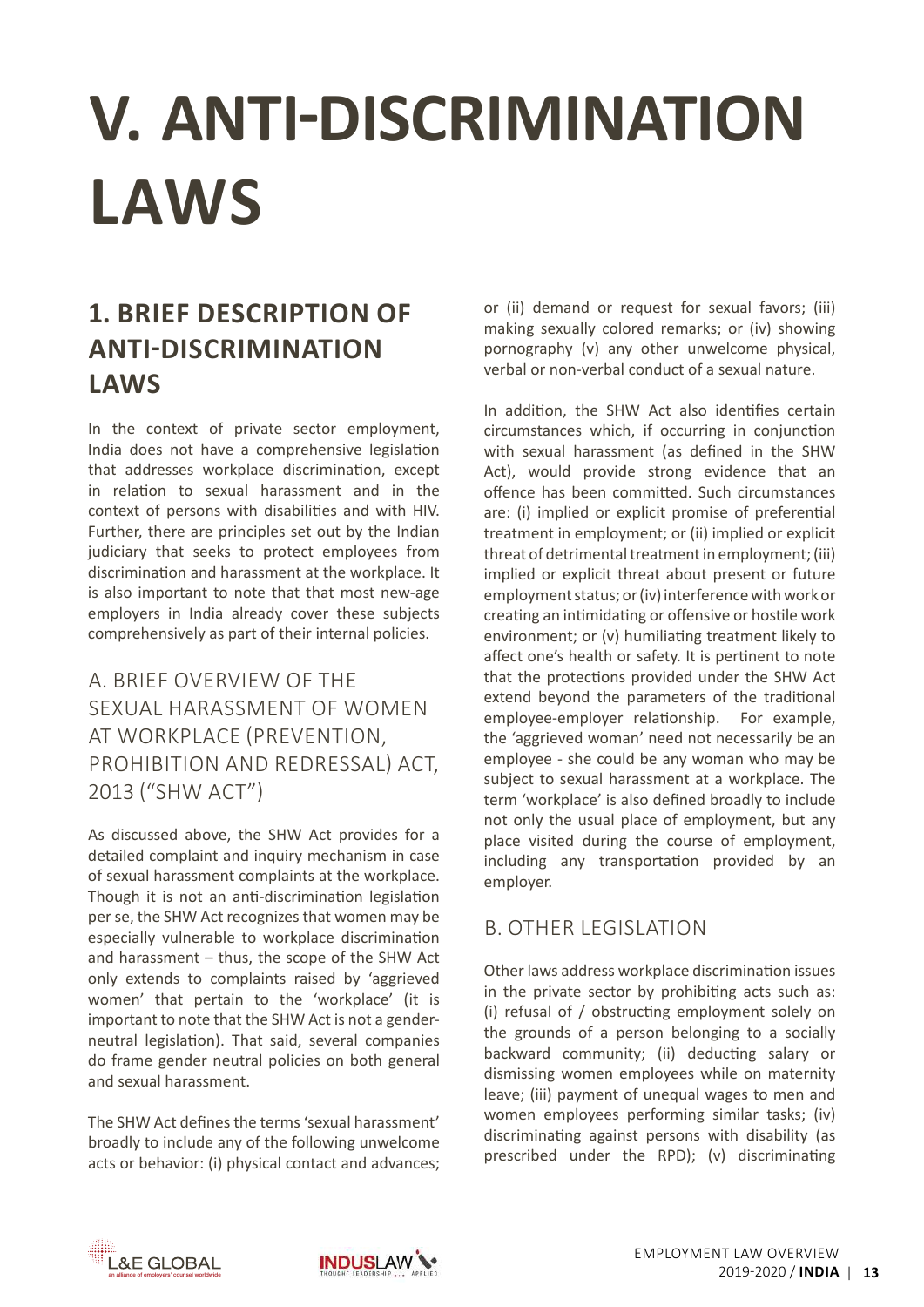against persons with HIV, as further provided under the Human Immunodeficiency Virus and Acquired Immune Deficiency Syndrome (Prevention And Control) Act, 2017 ("HIV Act"). The recent trend is that most companies, irrespective of size, have far more strict internal policies with reference to the workplace discrimination issues, than what is required under various statutes.

It is also pertinent to note here that the ID Act prohibits commission of certain 'unfair labour practices', which include (i) discrimination against any workman for filing charges or testifying against an employer in any inquiry or proceeding relating to any industrial dispute or (ii) discriminating against workmen by reason of their being members of a trade union (iii) showing favoritism or partiality to one set of workers regardless of merit.

There have also been attempts by the Central and State Governments to introduce 'quotas' / reservation of posts in the private sector, for members of particular socially backward communities. However, this has been resisted in the past, and it is unlikely that such measures will be implemented in the future due to its sensitivity and other contemporary political and sociological circumstances.

## **2. Extent of Protection**

As described above, India does not have a single comprehensive legislation on discriminatory practices at the workplace – instead, there are various legislations that prohibit certain kinds of discriminatory practices, and protect the interests of vulnerable communities such as workmen , women, persons with HIV and AIDS, persons with disabilities and members of certain socially backward classes.

For instance, with respect to women, the ERA stipulates that male and female employees who perform similar tasks must be paid equal wages, and also mandates that employers are prohibited from discriminating against women in matters of recruitment, promotions and transfers. Further, women employed in labour intensive industries such as factories and construction sites, can work lesser number of working hours than male employees. The MB Act also has stipulations protecting women from dismissal, while on maternity leave.

Under the RPD, the head of the establishment has the responsibility of ensuring that persons with disabilities are not discriminated against. In case any complaint is received in this regard, the head of the establishment shall either initiate action in the manner specified under the RPD / inform the concerned person as to how the 'impugned act or omission is a proportionate means of achieving a legitimate aim'.

## **3. Protections Against Harassment**

#### a. Process under the SHW Act

Every employer is required to constitute an Internal Complaints Committee ("ICC") that will inquire into sexual harassment complaints. The ICC shall consist of: (i) a presiding officer who will be a senior women employee; (ii) at least 2 employees preferably committed to the cause of women or who have had experience in social work or have legal knowledge; (iii) an external member from amongst non-governmental organizations or associations committed to the cause of women or an external counsel familiar with issues relating to sexual harassment. This external counsel can either be a social worker with at least five years' relevant experience or a person familiar with labour, service, civil or criminal law. At least half of the ICC members shall at all times be women, and the term of the ICC members shall not exceed 3 years.

The broad process followed by an ICC will be as follows: (i) Upon receipt of a complaint, if the complainant is agreeable, the ICC may attempt to settle the matter by way of conciliation. If a settlement is arrived at, the ICC need not conduct an inquiry; (ii) If the ICC conducts an inquiry, it should be conducted as per the general rules of the organisation and in accordance with principles of natural justice. A quorum of 3 ICC members is required for conducting the inquiry, which has to be completed within 90 days. In the course of conducting the inquiry, the ICC is vested with the powers of a civil court under Indian laws. Accordingly, the ICC can summon and enforce the attendance of any person and examine him/ her on oath, and also require the discovery and production of documents. The parties cannot, at any stage, bring in a legal practitioner to represent



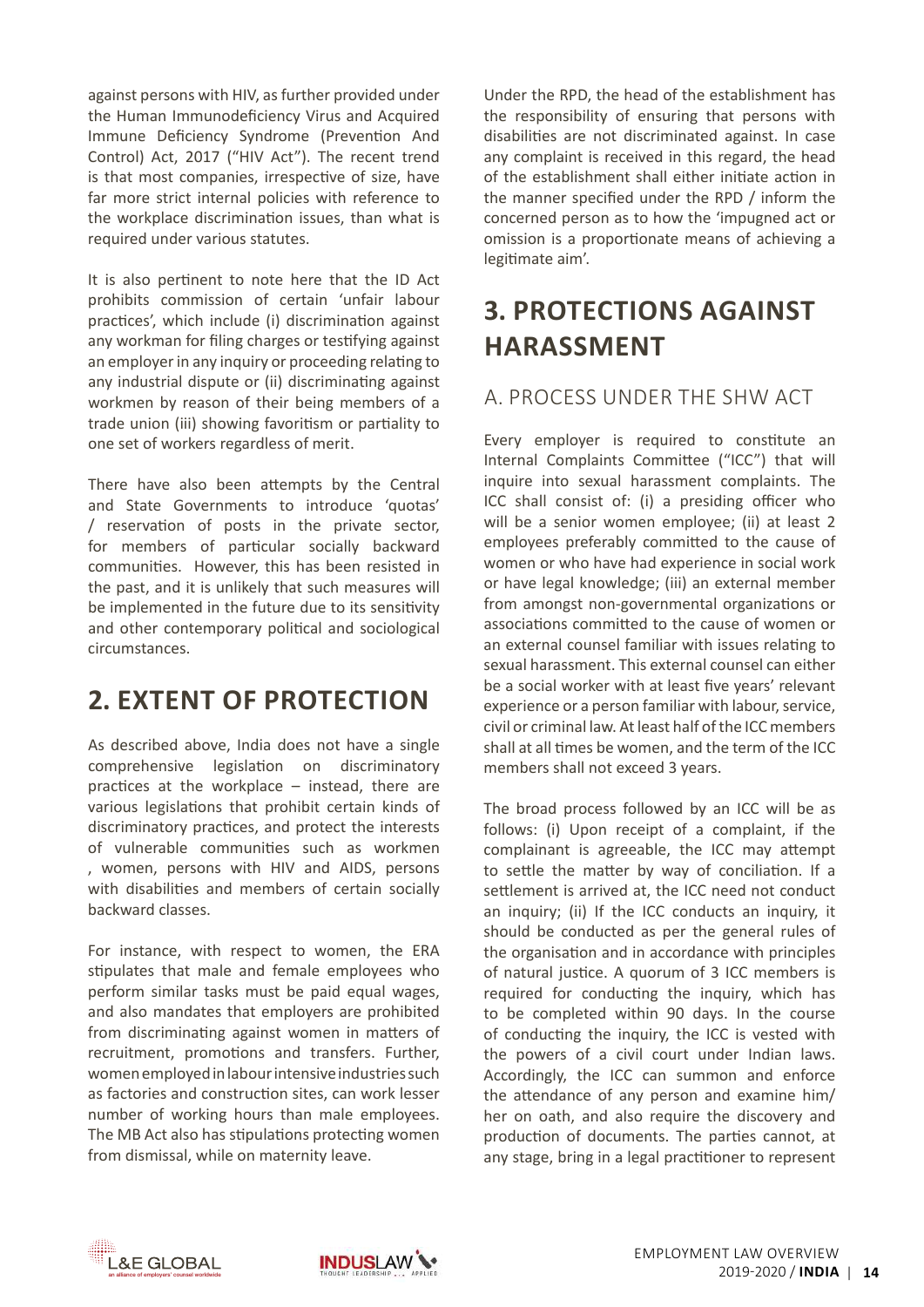them before the ICC; (iii) Upon completion of the inquiry, the ICC shall prepare a report with its recommendations, and submit the same to the employer within a period of 10 (ten) days. It is imperative that the ICC records detailed reasons for arriving at its conclusion and recommendations. The management is required to act upon the ICC recommendations within 60 days from receipt of the inquiry report.

The SHW Act also prescribes other obligations of an employer, including conducting periodic training and ensuring that the workplace has adequate safety arrangements.

#### b. General Harassment

Cases of general harassment (provided they are not criminal offices under the Indian Penal Code, 1860) are typically governed by the establishment's internal policies, provisions of the IESO Act, and stipulations under the FA that mandate the setting up of a grievance redressal committee. Typically, the internal policies clearly stipulate the conduct that would amount to harassment, the manner of conducting an internal inquiry and nature of disciplinary action that would be undertaken, depending on the seriousness of the conduct.

## **4. Employer's Obligation to Provide Reasonable Accommodations**

This is again governed mainly by the internal policies of an organisation – however, the SHW Act, the RPD and HIV Act have certain stipulations in this regard. In terms of the RPD, employers are required to ensure compliance with certain accessibility standards, such as: (i) standards for public buildings as specified in the 'Harmonised Guidelines and Space Standards for Barrier Free Built Environment for Persons With Disabilities and Elderly Persons' as issued by the Government of India; (ii) standards for Bus Body Code for transportation system as specified in the relevant Government of India notification; (iii) website standards as specified in the guidelines for Indian Government websites, as adopted by Department of Administrative Reforms and Public Grievances, Government of India; (iv) ensuring that the documents to be placed on websites are in the Electronic Publication (ePUB) or Optical Character Reader (OCR) based pdf format.

Under the HIV Act, every establishment engaged in the healthcare services and those where there is a significant risk of occupational exposure to HIV, is required to ensure a safe working environment. In terms of the SHW Act, employers have the obligation to provide a safe working environment which shall include safety from persons coming into contact at the workplace.

### **5. Remedies**

Each of the statutes listed above have a different mechanism, and also penalties in case of noncompliances by employers – these penalties extend to monetary fines, imprisonment and even cancellation of any Government registration for carrying on business.

For instance, if an employer commits any 'unfair labour practice' as defined under the ID Act, workmen have the right to approach the concerned labour court / industrial tribunal. In terms of the SHW Act, women employees can approach the ICC / file a complaint on a portal (www.shebox.nic.in). In terms of the RPD, persons with disabilities can also approach the Central / State Commissioner for Disabilities.



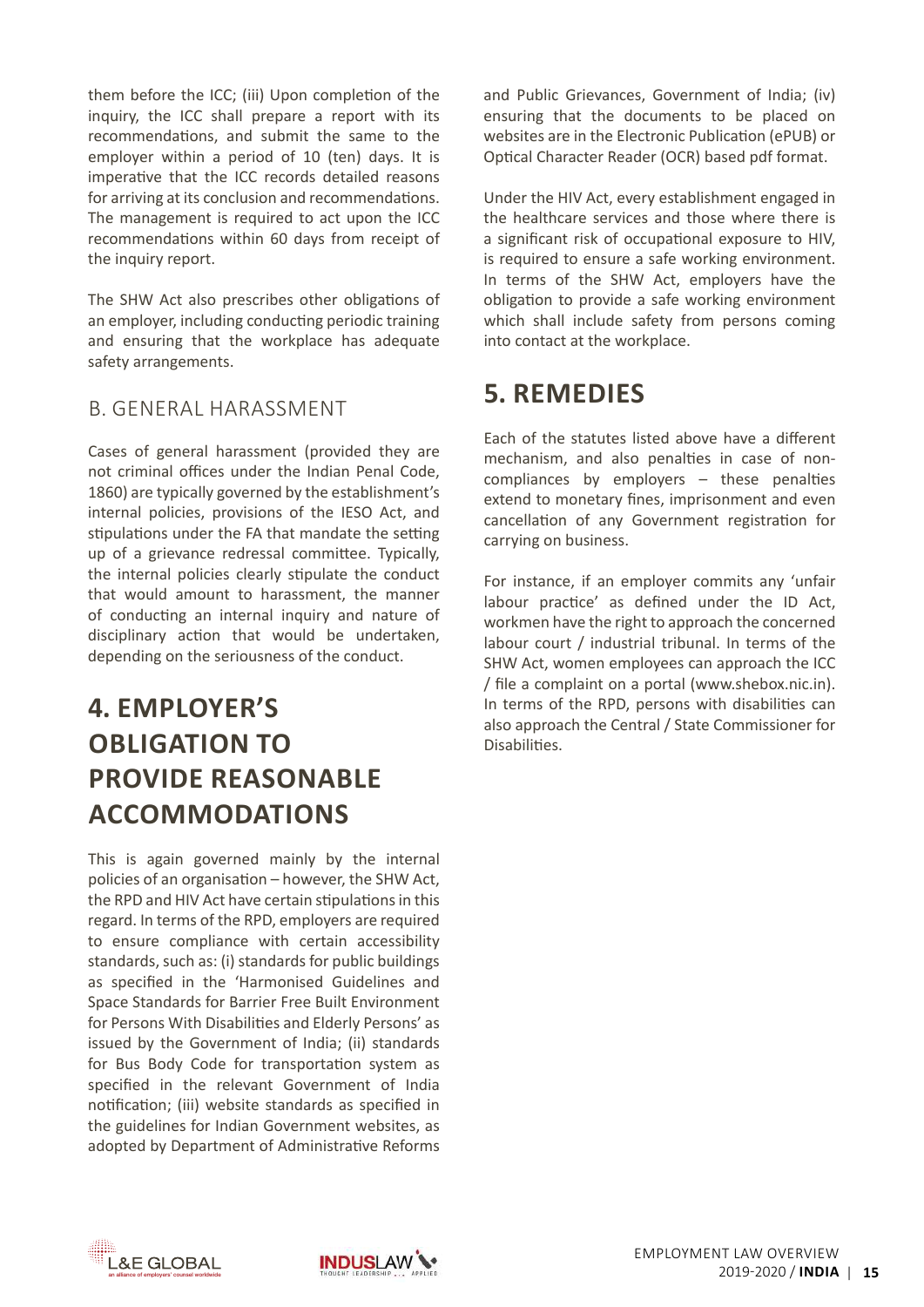# <span id="page-17-0"></span>**VI. SOCIAL MEDIA AND DATA PRIVACY**

## **1. Restrictions in the Workplace**

### a. Can the employer monitor, access, review the employee's electronic communications?

IntermsoftheITRules,employerscanaccess,review and monitor an employee's official electronic data (i.e. work-related data) subject to obtaining his/ her consent, as clearly stipulated in the concerned employment contract / appointment letter. In addition, employers would also have to formulate a privacy policy and upload the same on its website and the intranet. This privacy policy would detail all its obligations regarding collecting, storing, processing of personal information of employees. Additional obligations are prescribed under the IT Rules, in case the employer collects / has access to 'sensitive personal information' of employees such as credit card information, biometric information, passwords and medical records. Additionally, it is important to note that there has been a couple of landmark judgments in India on the fundamental right to privacy. Further, India is also in the process of framing a comprehensive legislation on data protection, which would certainly have an impact on the employer's right to monitor and review employees' electronic communications.

**2. Employee's Use of Social Media to Disparage the Employer or Divulge Confidential Information**

While there are no specific laws that govern employees' use of social media, any disparagement of employers and/or any divulging of confidential information would attract consequences under existing civil and criminal laws that govern defamation, breach of contract, divulging trade secrets and infringing intellectual property. Further, keeping in mind the rapidly evolving regulatory framework in relation to technology laws and data protection, employers are also defining policies that would affect their employees' participation on social media during work hours. Several companies, especially technology and outsourcing companies, have installed firewalls that prevent employees from accessing social media sites at the workplace, whereas several other companies have defined social media usage policies that educate employees on the implications of misuse of social media (especially given that employers could be held vicariously liable for any actions of employees in this regard). In addition, employers can include strong provisions in their employment contracts / appointment letters for protection of confidential information, trade secrets, intellectual property and other proprietary information. Indian courts, typically, take claims of confidentiality breaches and disclosure of sensitive information very seriously – it is an established principle under Indian jurisprudence that an employer has full and exclusive ownership of the information that the employee comes in contact with during the course of employment, including any and all information contained in the employee's official email accounts. Also, employers can, subject to obtaining employee consent, monitor employees' activities on social media during work hours for the reasons outlined above.

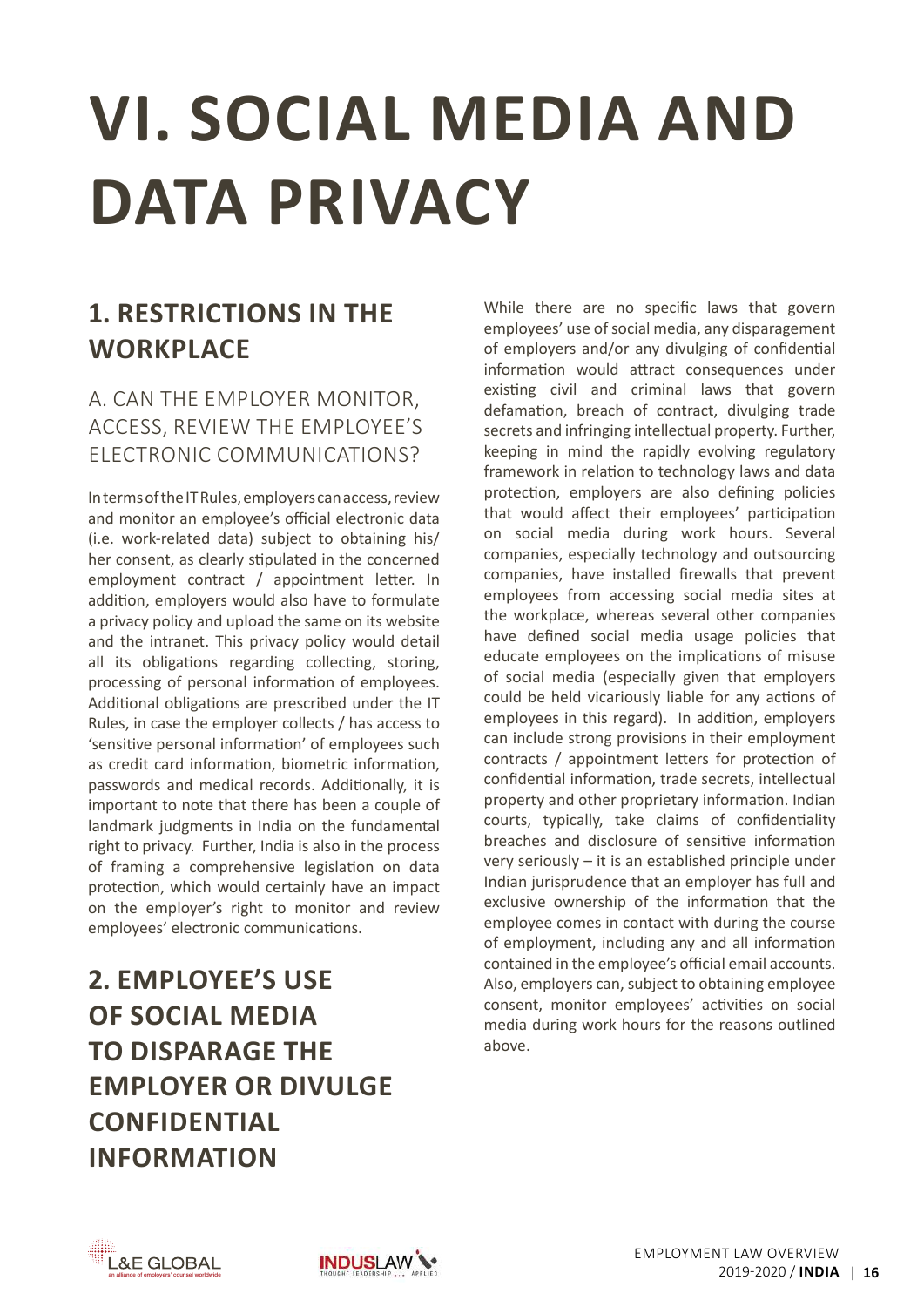# <span id="page-18-0"></span>**VII. AUTHORISATIONSFOR FOREIGNEMPLOYEES**

## **1. Requirement for Foreign Employees to Work**

Once foreign companies set up an entity in India, they very often prefer to appoint employees from their home country or headquarters for the management and control of the Indian business. This is done mainly for the convenience of coordination with the parent company in terms of decision-making, financial management and other business matters. This movement of employees could be undertaken by way of secondment or transfer. There are three broad considerations that must be kept in mind, in either of the approaches: (i) income tax issues; (ii) social security contributions; (iii) visa considerations.

## **2. Income Tax Issues**

It is imperative that any secondment/transfer of employees be structured appropriately, so as to minimize any permanent establishment risks for the foreign entity in India. Also, the tax treatment of any service fee paid/reimbursement of expenses by the Indian entity to the foreign company must be analyzed well in advance, given that this area has often been the subject of scrutiny by tax authorities. Further, the tax position of the individual in India must also be examined – this would depend on his/ her tax residential status, as specified under the Income tax Act, 1961 ("ITA"). In terms of the ITA, an individual is said to be resident in India if he/she has been physically present in India for a period of 182 days or more in the relevant financial year. Indian tax residents are subject to tax in India on their global income, while non-residents are subject to tax only on income that is received/deemed to be received in India, or income accrues or arises/ deemed to accrue or arise to them in India. There are certain other tax exemptions prescribed under the relevant Double Taxation Avoidance Agreement executed between India and the concerned host country.

## **3. Social Security Contributions**

It is important to note that the EPF Act also extends to a category of employees called 'international workers' ("IWs"). An IW is defined both in an inbound (i.e. in the context of foreign employees coming to India) and outbound context (i.e. Indian employees going abroad). An IW (inbound) is a person who holds a passport other than an Indian passport and comes to work for an Indian establishment that is covered under the EPF Act. It is important to note that the EPF Act makes no distinction between a foreign worker on deputation to India and a foreign worker who is transferred to India. All IWs (inbound) are required to contribute to the EPF, unless they are 'excluded employees'. Exclusion from EPF contributions is only granted if the IW contributes to a social security program in his/her host country which has executed a social security agreement ("SSA") with India.

There are certain significant differences between EPF contributions in respect of IWs (inbound) and domestic employees. For instance, such IWs are required to contribute to the EPF on their 'full salary' and not merely 'basic wages'. There are also differences in case of timing of withdrawal of EPF contributions.

## **4. Visas**

Business visas to India are given strictly only for 'business purposes', such as sales or establishing contact on behalf of the foreign company in India.



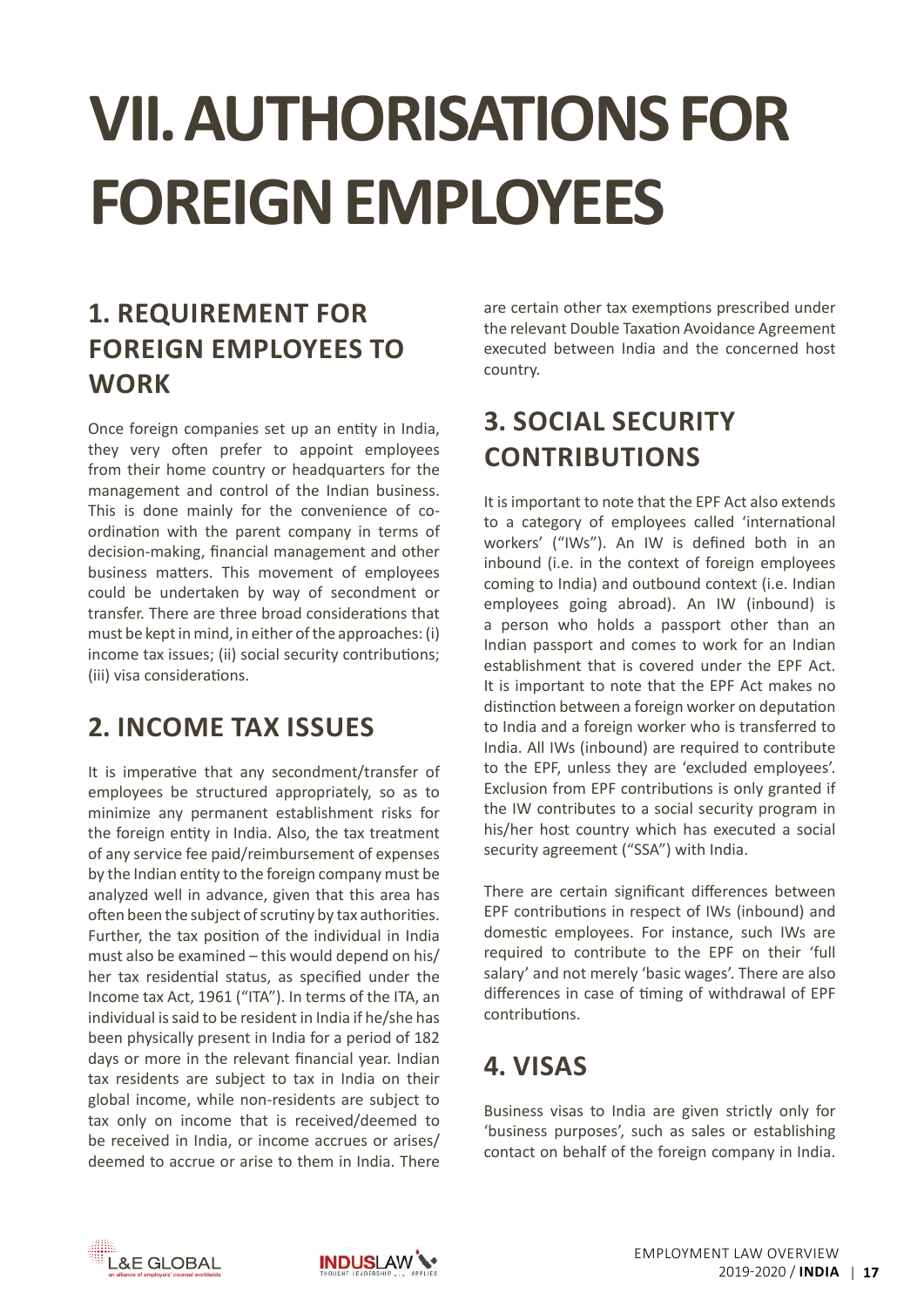Like most other jurisdictions, business visas in India cannot be used for any direct revenue generating work or employment. There is a separate employment visa category for employees coming to work at an Indian establishment, which is usually granted for 1 year, or the term of the contract. There are certain additional conditions prescribed in this regard, including that the foreign national must draw a salary in excess of USD 25,000 per annum. Foreign nationals, including their family members, who intend to stay in India for more than 180 days, must generally register with the Foreign Regional Registration Office (the "FRRO") within 2 weeks of arrival in India. For the purposes of registration, the individual is required to make an application in the prescribed form and be present in person at the time of registration.





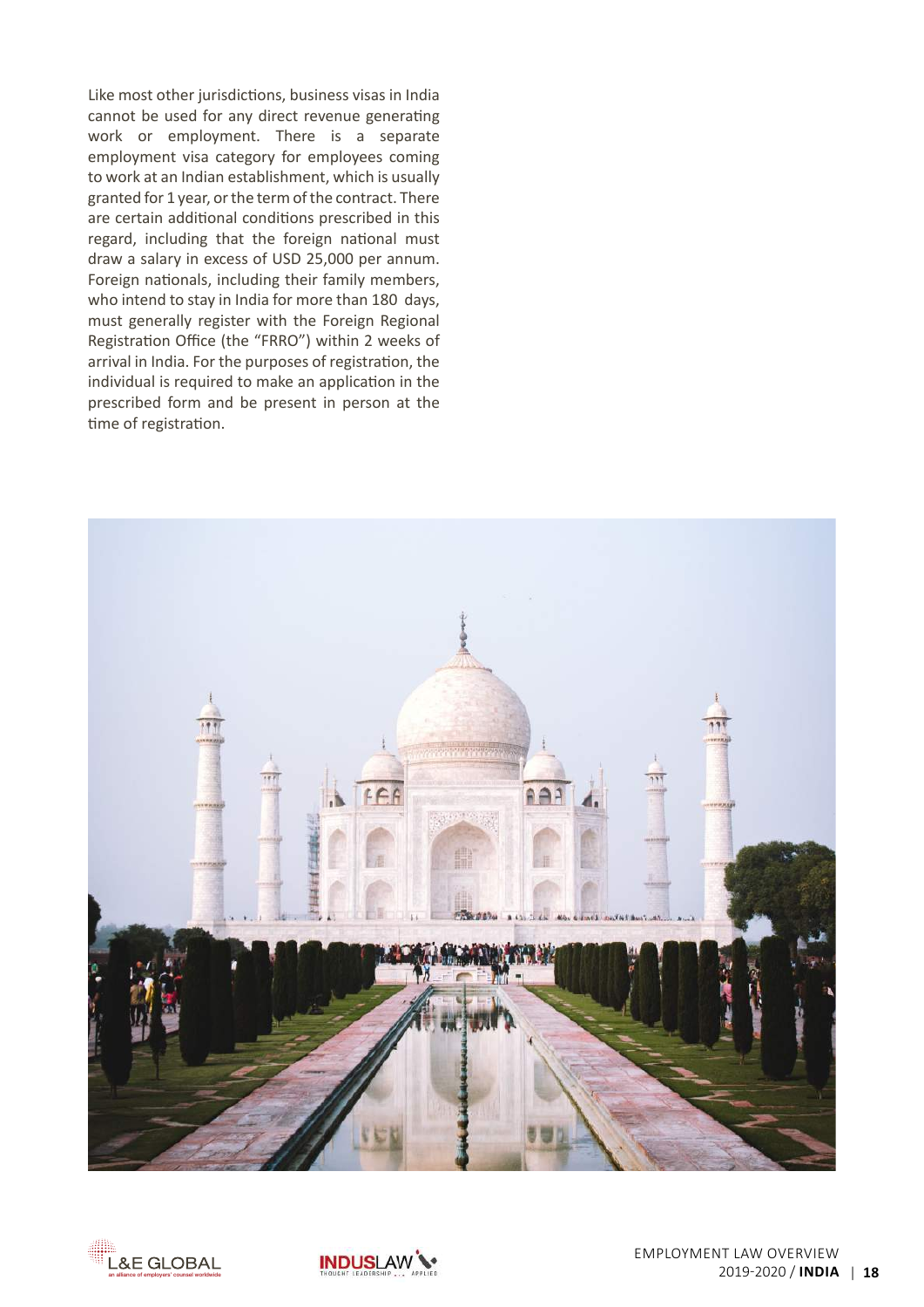# <span id="page-20-0"></span>**VIII. TERMINATION OF EMPLOYMENT CONTRACTS**

## **1. Grounds for Termination**

There are various modes of termination of employment that are recognized in India, including: (i)expiryofafixedtermcontract/mutualseparation; (ii) resignation by an employee; (iii) retirement or superannuation; (vi) layoffs, termination due to transfer of business/closure of an undertaking/ organizational restructuring; (v) termination by an employer for 'cause'. Termination for 'cause' may involve one or more of the following:

- Established breach of employment contract and/ or internal policies
- Employee having committed any criminal offence / authorities having initiated criminal proceedings
- Employee's inability to fulfill material obligations of his job
- Misconduct
- Inefficiency/ poor performance, after undertaking sufficient processes such as a performance improvement plan
- Loss of confidence by management
- Abandonment of employment / continuous absenteeism

## **2. Collective Dismissals**

'Collective dismissal' of employees is permitted under Indian labour laws, only in certain circumstances and upon satisfaction of specified conditions. In this context, the ID Act describes the following processes with respect to workmen: (i) 'retrenchment', which is defined as termination of workmen's services for any reason whatsoever, otherwise than as punishment inflicted by way of disciplinary action; (ii) 'lay-offs', which is defined as failure, refusal or inability of an employer, on account of shortage of power, raw materials, break-down of machinery, natural calamity or any other reason beyond the employer's control, to give employment to a workman. The ID Act also prescribes conditions for transfer / closure of an undertaking that would result in redundancies.

In case of retrenchment, depending on the number of workmen engaged, employers are required to either notify/seek prior approval of, the concerned labour department. Also, employers are required to provide employees who have been in service for at least 1 year, notice of 1 or 3 months (or equivalent pay) and also 'retrenchment compensation' calculated at 15 days wages for every completed year of service. It is important to note that in case of retrenchment, employers follow the "last in, first out" principle, wherein the shortest-serving employees will be the first to be terminated.

In a layoff situation, prior approval of the concerned Government may be required, and compensation would have to be paid, in the manner prescribed. Laid off workmen can also be retrenched in the manner prescribed under the IDA.

The above stipulations are all in the context of workmen – in case of managerial employees, there are no specific requirements under statute, and any dismissal would be as per the terms of their contract.

### **3. Individual Dismissals**

As per the IDA, any dismissal of an individual workman would also be considered 'retrenchment' as described above. Accordingly, (depending on the number of workmen engaged at the establishment), the employer would have to provide prior notice of termination of either 1 month or 3 months, or equivalent wages in lieu thereof. In addition, 'retrenchment compensation' would have to



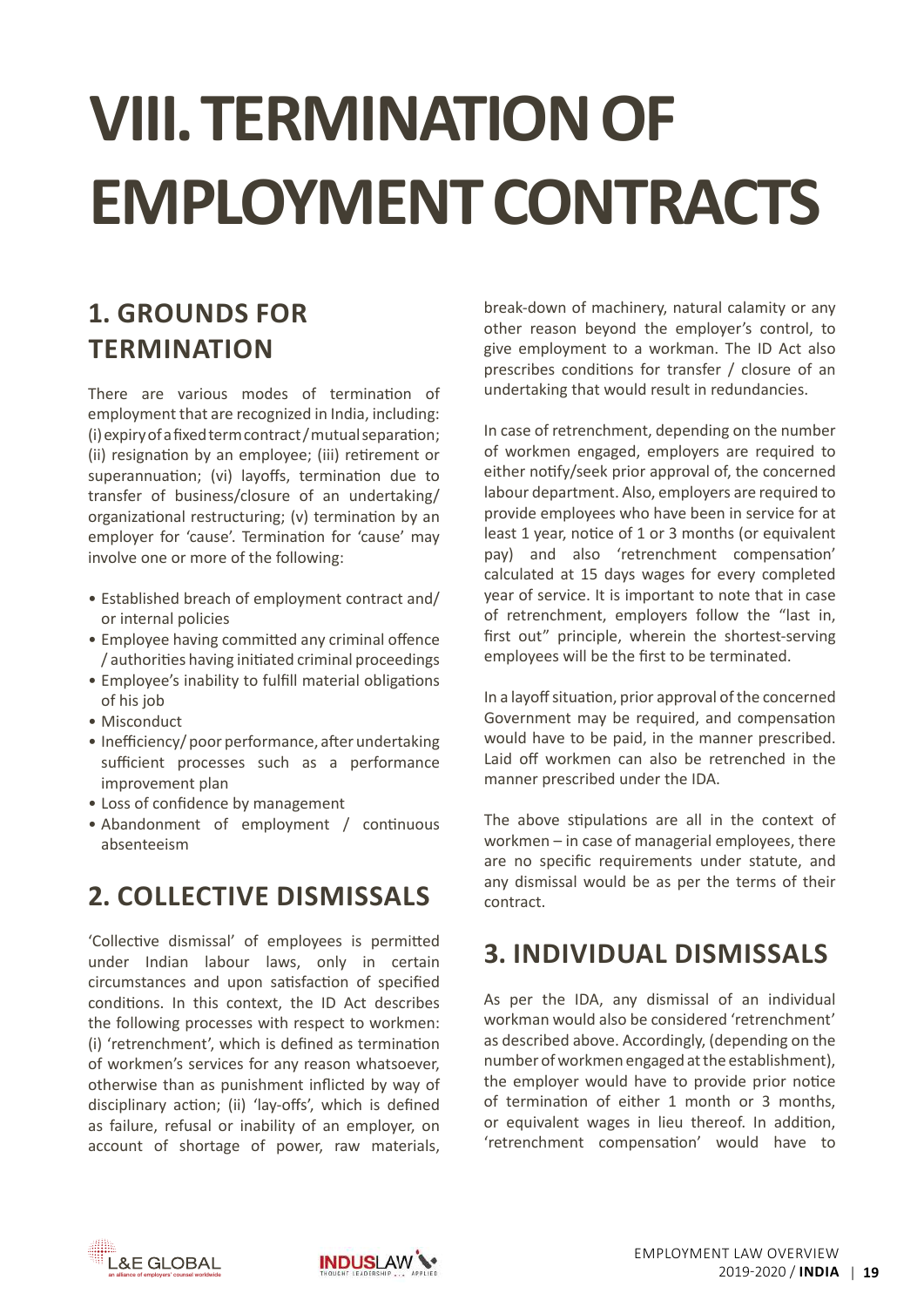be paid, at the rate of 15 days wages for every completed year of service.

However, in case of employees who are dismissed for misconduct (provided the employer conducts an internal inquiry prior to such dismissal) no prior notice of termination or retrenchment compensation would be required.

In the case of employees other than workmen (i.e. managerial cadre), provisions of the employment contract and the relevant S&E Acts would have to be considered. Since India does not recognize at-will employment, termination of employment without providing any prior notice at all (or equivalent pay) would typically render the contract of employment as an 'unconscionable bargain', and hence, illegal.

#### a. Is severance pay required?

Yes, a severance payment would have to be made by the employer. However, the quantum of the amount and the processes followed would be different, depending on specific circumstances. For instance:

Voluntary resignation: If the employee voluntarily resigns, the employer must accept the same and communicate whether the employee has to serve the notice period / the notice period has been waived. In such an instance, the employer would be required to pay the following as part of severance pay:

- All accrued and unpaid wages;
- • Wages in lieu of accrued earned leave;
- Gratuity in accordance with PGA Act (i.e.15 days wages for every completed year of service, subject to a maximum of INR 30,00,000 (proposed in the Union Budget 2019)); and
- Any other contractual dues, such as variable pay, performance bonus, etc.

Termination initiated by employer: In case of termination for misconduct (which is established as per the clear processes set out in the employee handbook, policies and employment contract), the employer would be required to make the following payouts:

- All accrued and unpaid wages;
- Wages in lieu of accrued earned leave;
- Gratuity in accordance with PGA Act, except where (i) any willful act, omission or negligence of the employee has caused damage to employer property; (ii) the employee has been terminated for riotous or disorderly conduct or any other act of violence, or (iii) the employee has been terminated for an offence involving moral turpitude committed in the course of employment;
- Any other contractual dues

## **4. Separation Agreements**

#### a. Is a Separation Agreement required or considered best practice?

While a separation agreement is not mandatory under Indian laws, it is increasingly being followed by Indian companies, especially in cases of contentious separations / separation of senior executives.

#### b. What are the standard provisions of a Separation AGRFFMFNT?

The key clauses in a separation agreement pertain to the employee releasing the company from all present and future liabilities with reference to the employment relationship, assignment by the employee of any and all IP created in the course of employment to the employer, the employee agreeing to adhere to confidentiality obligations and the employee returning all company property in his/her possession or control. The reasons for separation and the terms and conditions of severance, including any separation consideration paid out and any benefits provided, should be accurately captured.

#### c. Does the age of the employee make a difference?

No, there are no restrictions regarding age. However, the employee must have attained majority (18 years) as required under the Contract Act.



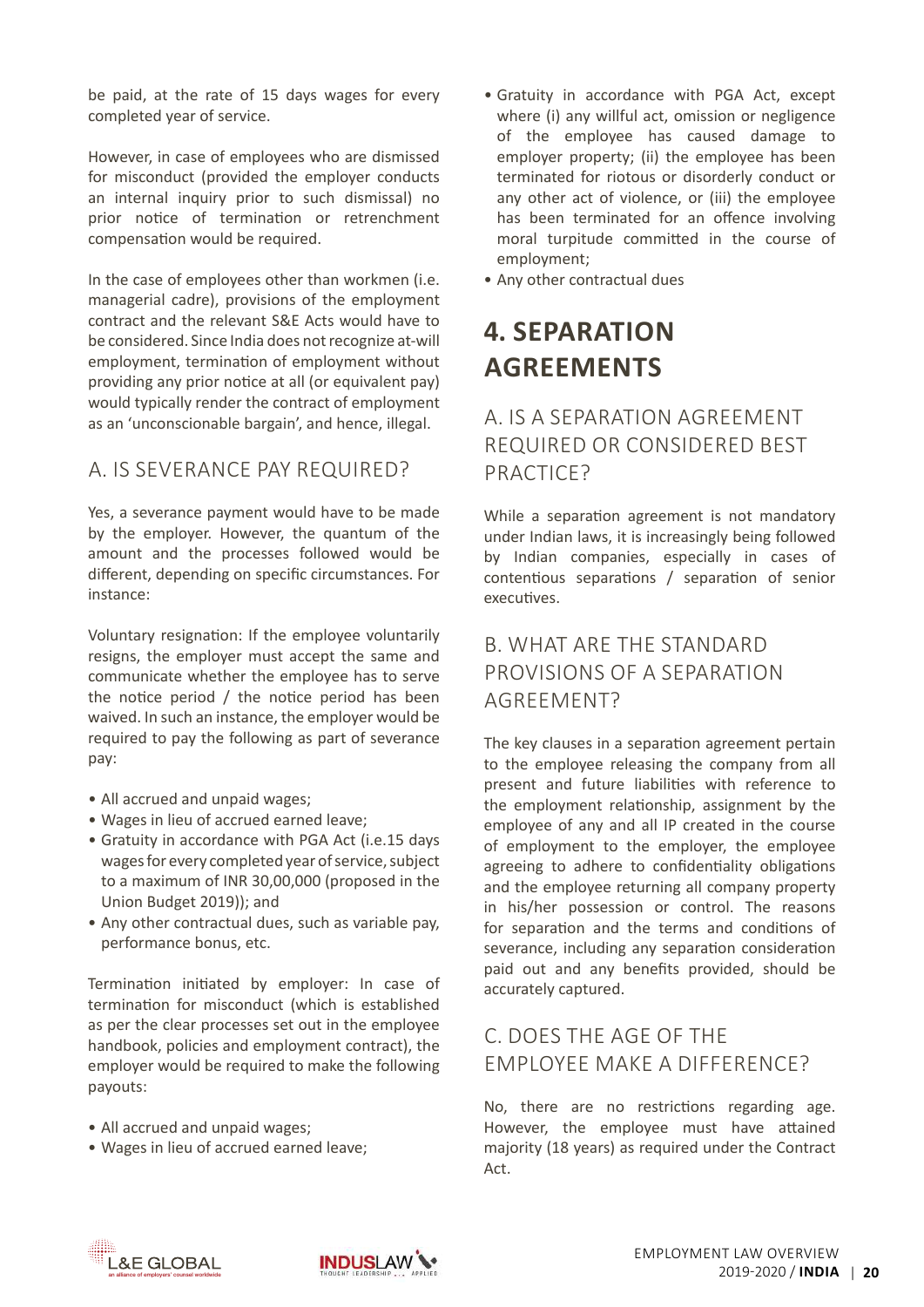### d. Are there additional provisions to consider?

Yes. Separation agreements should be customized based on specific circumstances and should closely reflect the terms of the employment contract / employee handbook and internal policies. Such customization may be undertaken basis the following considerations:

- Is the termination part of a workforce reduction?
- Is the termination part of a transfer of undertaking? If so, is there any change to the employment terms? Are any employee benefits being carried over?
- Is the termination part of a disciplinary proceeding?
- Is there company information or equipment that the employee needs to return?
- Are there any stock option related queries to be addressed?
- Does the employee have any specific confidentiality obligations?
- Is there a possibility of the employee disparaging the employer and its other employees?
- Should the employee be offered 'garden leave'?

Depending on the responses to the above questions, corresponding provisions should be added to the separation agreement.

## **5. Remedies for employee seeking to challenge wrongful termination**

The remedies available for employees seeking to challenge wrongful termination include:

- Reinstatement of employment;
- Back pay;
- Loss of wages and earning capacity;
- All other expenses

As discussed above, workmen can approach the labour department and the industrial tribunal in this regard.

## **6. Whistleblower Laws**

Currently, legislation in India concerning whistleblowers mainly pertains to listed companies and the public sector. In terms of regulations prescribed by the Securities and Exchange Board of India (SEBI), companies listed on a recognized stock exchange in India have to devise an effective whistleblowing mechanism that enables stakeholders, including individual employees and their representative bodies, to freely communicate their concerns about illegal or unethical practices in such companies. Under the (Indian) Companies Act, 2013, certain categories of companies are also required to constitute a 'vigil mechanism' for their directors and employees to report their genuine concerns or grievances.

The Whistle Blowers Protection Act, 2014 (which has not yet seen light of day, with further controversial amendments being proposed) governs mainly alleged corruption and misuse of power by public servants and seeks to protect persons who expose alleged wrongdoings in government bodies, projects and offices. It is also important to note that India has recently amended its Prevention of Corruption Act, 1988, wherein the giving of bribe by any person (including the private sector) to a public servant for improper performance of public duty or to improperly perform a public duty, has specifically been made an offence (penalties extend to fine and imprisonment). Previously, only the receipt of a bribe by a public servant was covered.



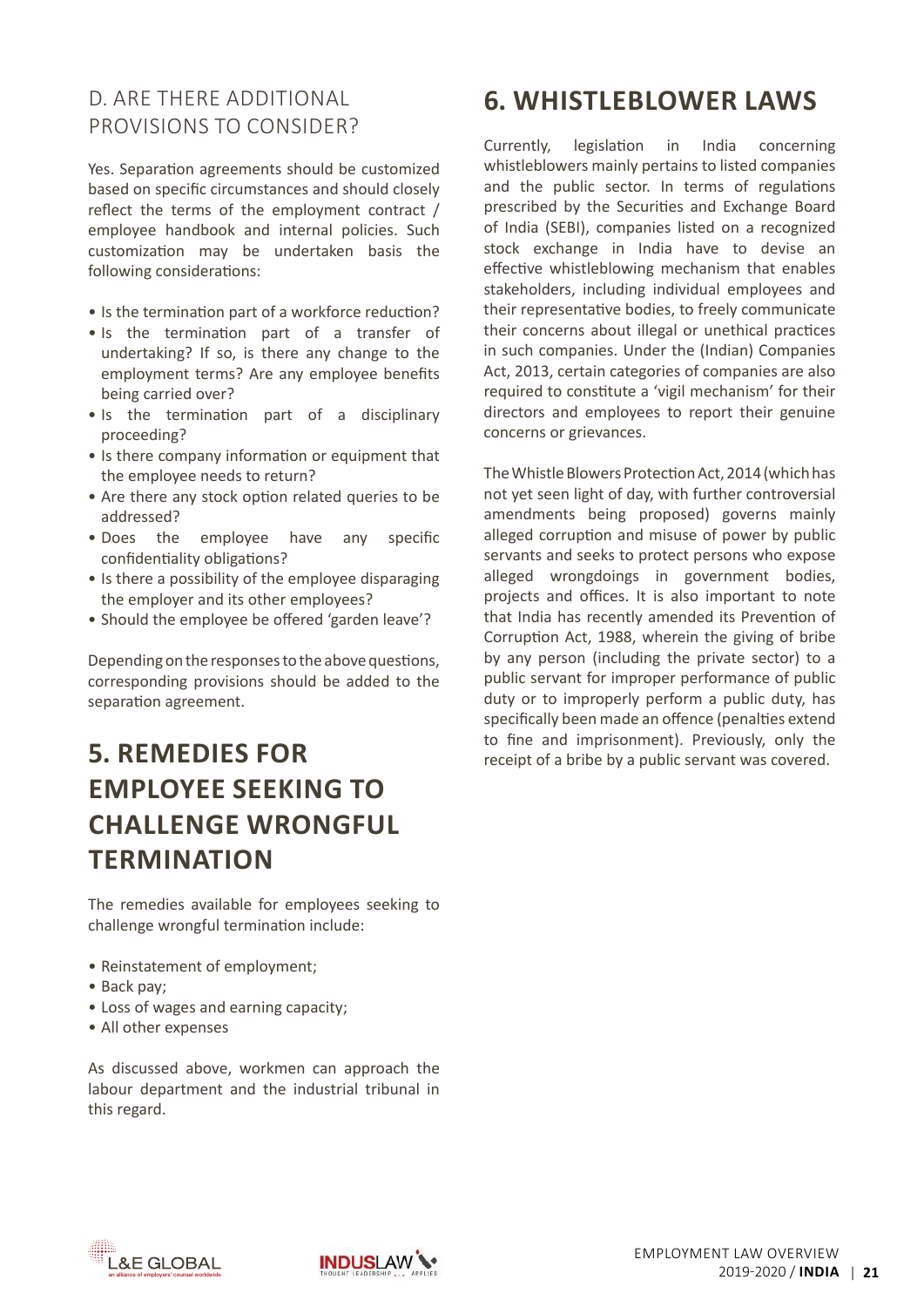# <span id="page-23-0"></span>**IX. RESTRICTIVE COVENANTS**

## **1. Definition of Restrictive Covenants**

Companies in the 'knowledge industry' place high value on their intellectual and human capital. Key employees who develop the intellectual property of the company, and those who have close interactions with customers and suppliers (such as sales staff), are critical to the growth and development of the company, and on many occasions, the company may be reliant on the personal attributes and market knowledge of such employees in order to improve its market base. Therefore, companies look to protect their business interests by prescribing certain restrictions for their employees – these clauses in employment contracts which place restrictions on certain activities of employees, either during or after their employment, are ordinarily referred to as 'restrictive covenants'.

## **2. Types of Restrictive Covenants**

#### a. Non-Compete Clauses

A non-compete clause is typically a restriction placed by the employer on an employee, pursuant to which the employee cannot indulge in any activity that would be in competition with the business of the employer. In nearly all employment contracts, such restrictions are stipulated for as long as the employee is employed by the company; however, some employment contracts may also contain clauses which will prevent the employee from joining a competitor company, or starting a competing business for a certain period, after the employment with the company comes to an end. These clauses attain greater significance in case of promoter and/ or founder's separation from the company.

### b. Non-solicitation of Customers / Suppliers

A non-solicitation clause is intended to ensure that an employee does not induce the employer company's customers, suppliers or clients away from the company, typically after such employee leaves his/ her employment. Further, a non-solicitation clause may also prevent an ex-employee from inducing any current employees to resign from employment with the company and join the company where such exemployee is currently employed / any other company at his/her direction (including any competitor of the company).

## **3. Enforcement of Restrictive Covenants—process and remedies**

As described in the earlier sections, the Constitution guarantees every Indian citizen, a fundamental right to practice a trade or profession. Further, as per the Contract Act, any contract which restrains trade, business or profession of any kind will be void. In light of this, any restrictive covenant that extends beyond the tenure of employment will not be looked upon favourably by Indian courts(but are, in any case, incorporated in employment contracts as a deterrent measure). The courts are generally guided by the presumption that the employer is in a stronger bargaining position in comparison to the employee, and the employee has no choice but to typically accept the employer's terms.

Having said the above, there are certain principles laid down by the Indian judiciary that enable employers to protect their legitimate business interests:



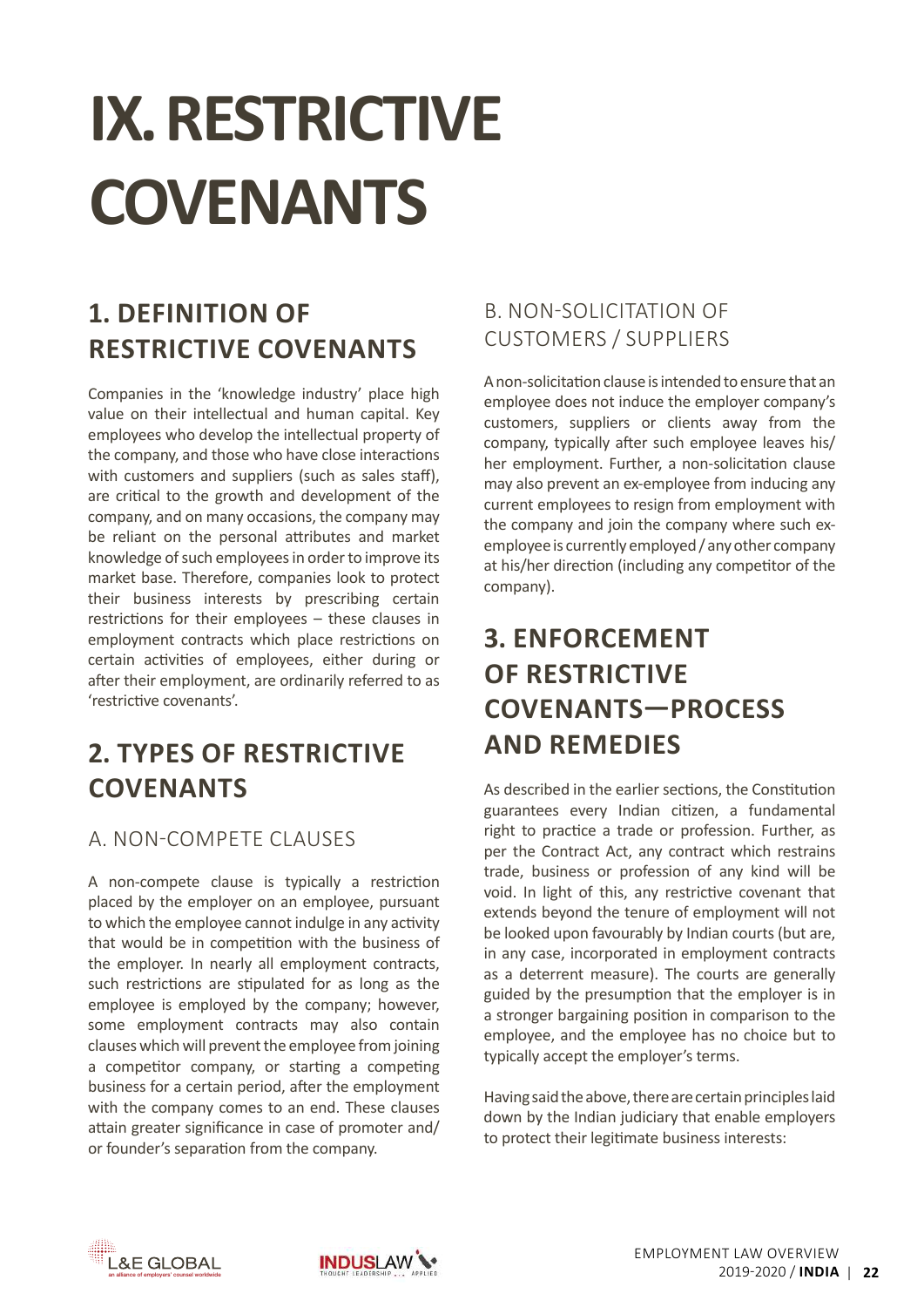- • Employers can contractually restrict their employees from misusing or disclosing the employer's trade secrets or confidential business information and practices (and the enforceability concerns with respect to restrictive covenants as outlined above, will typically not apply in these instances). Similarly, where the employee has a motive to cheat or cause irreparable harm to the employer, a restrictive covenant beyond the term of employment would be enforceable.
- Non-solicitation clauses may be valid if reasonable restrictions (such as distance, time limit and location) regarding non-usage of trade secrets and goodwill are imposed on former employees, depending on their designation and access to confidential information. Courts have also held that merely approaching customers of a previous employer would not amount to 'solicitation' until orders are placed by customers based on such approach.

## **4. Use and Limitations of Garden Leave**

The concept of 'garden leave' is becoming common in India – typically 'garden leave' involves a situation wherein an employee gives notice or is given notice of termination and during such notice period, is directed to stay away from work and/or the office premises whilst continuing to receive his normal remuneration. Indian courts have held while it is not possible to stop an employee from leaving, he can be restricted from joining a competitor during the term of employment (i.e. during the 'garden leave' period as described above). The aim of garden leave is to keep the employee out of the market long enough for any confidential information that they have to go out of date, or to enable that employee's successor to establish themselves particularly with customers, so as to protect the company's goodwill. However, the garden leave provision should not be unreasonable and should typically not extend to a period after the employment comes to an end – i.e., if the effect of the 'garden leave clause' is to prohibit the employee from taking up any employment during a certain period after the cessation of the employment, then it is unlikely that such clauses will be upheld by Indian courts.



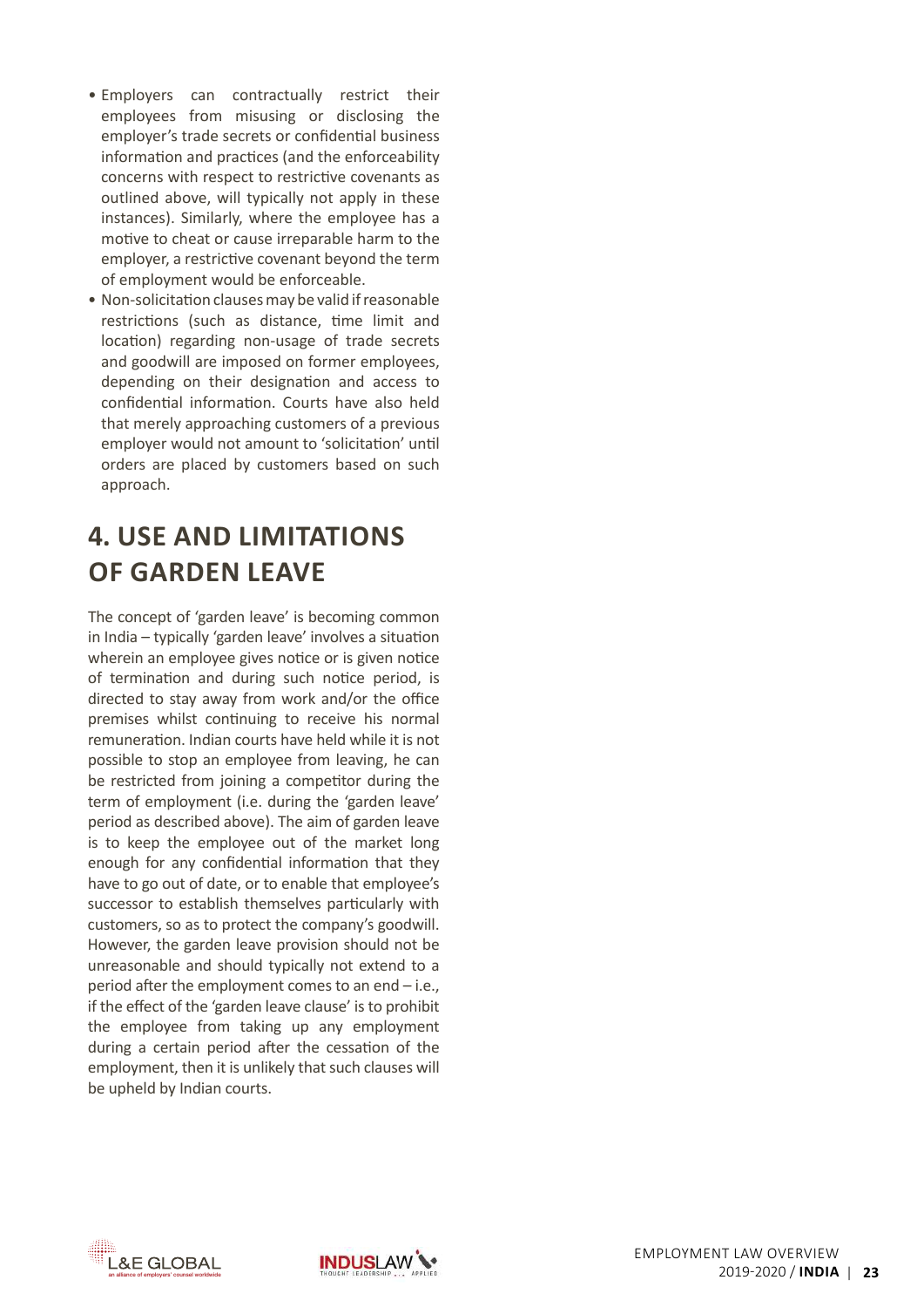## <span id="page-25-0"></span>**X. TRANSFEROF UNDERTAKINGS**

There are specific provisions under ID Act, that protect 'workman' in cases of transfer of business undertakings. These however do not extend to nonworkmen – thus, in case of non-workmen, the terms of the employment contract and/or the internal policies of the company would have to be examined.

## **1. Overview of Applicable Law**

In terms of Section 25FF of the ID Act, where the ownership or management of an undertaking is transferred, whether by agreement or by operation of law, every workman who has been in continuous service for not less than 1 year in that undertaking would be entitled to 1 month notice or payment in lieu thereof and to compensation calculated at the rate of 15 days' wages for every completed year of service.

However, Section 25 FF of the ID Act, would not apply to workmen, if:

- The service of the workmen has not been interrupted by such transfer;
- The terms and conditions of service applicable to the workmen after the transfer are not in any way less 'favourable' than those applicable to them immediately before the transfer; and
- The new employer is, under the terms of such transfer or otherwise, legally liable to pay to the workmen, in the event of their retrenchment, compensation on the basis that their service has been continuous and has not been interrupted by the transfer.

## **2. Requirements for Predecessor and Successor Parties**

The requirements mentioned above relate to the obligations of the old employer (i.e. one whose business undertaking is being transferred). However, if Section 25FF of the ID Act does not apply to the transfer of the undertaking in question (i.e. for instance, the services of the employee are not 'interrupted' on account of the transfer or alternatively, employees resign and join the new employer), then the successor entity would have to ensure that the salary and benefits that the employees were entitled to under the old employer (such as provident fund, employee state insurance, gratuity) are continued to be paid. The EPF Act and ESI Act specifically provide for liability of the successor entity, where the predecessor has defaulted in remitting provident fund and state insurance contributions, prior to the date of the transfer of the undertaking.



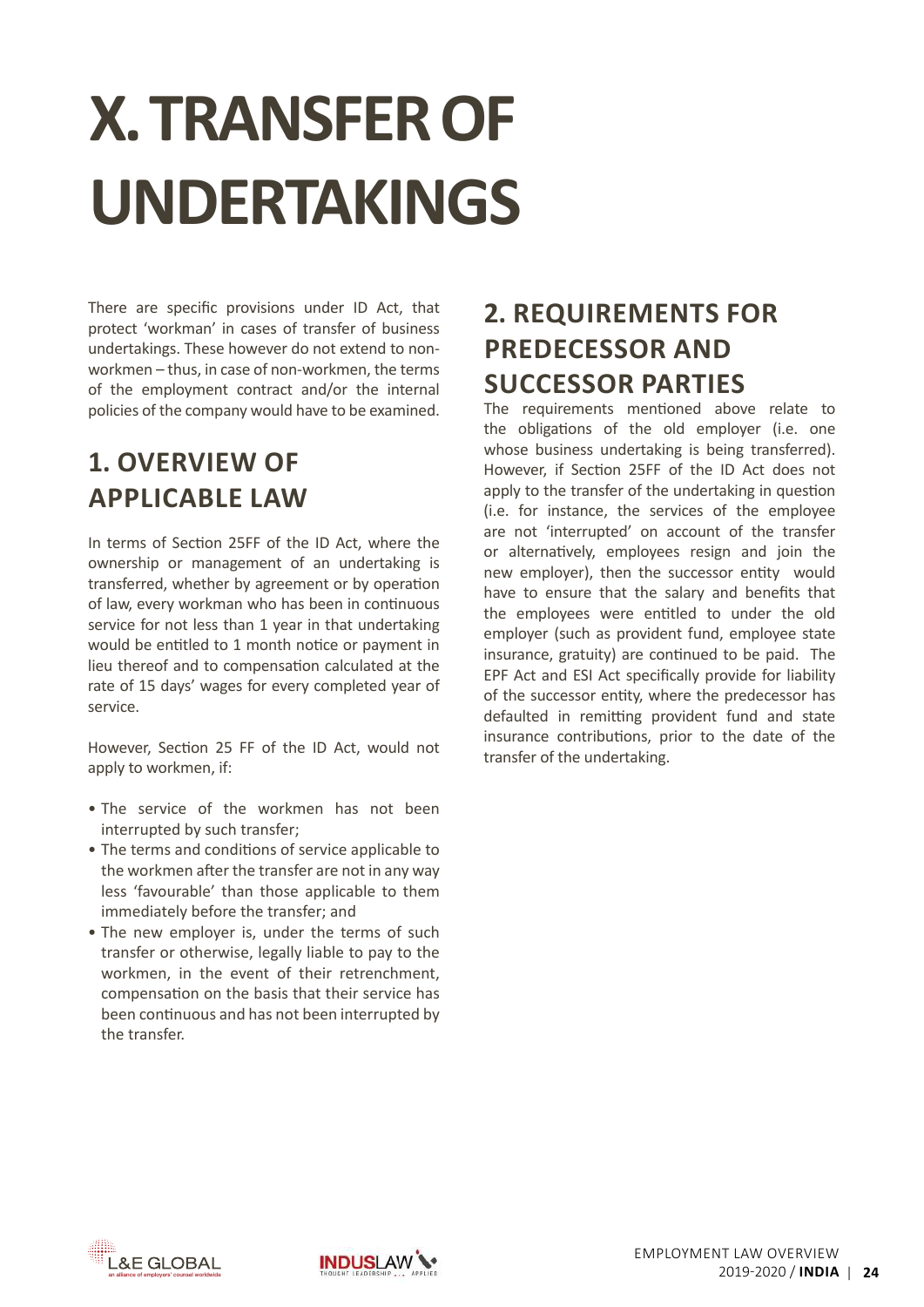# <span id="page-26-0"></span>**XI. TRADE UNIONS AND EMPLOYERSASSOCIATIONS**

## **1. Brief Description of Employees' and Employers' Associations**

The ID Act and the Trade Unions Act have provisions relating to employer and employee associations at an industrial establishment.

### a. Trade Unions Act

The Trade Unions Act defines a trade union as 'any combination, whether temporary or permanent, formed primarily for the purpose of regulating the relations between workmen and employers or between workmen and workmen, or between employersandemployers,orforimposingrestrictive conditions on the conduct of any trade or business'. As described under Section 1 herein, at least 10% of the workmen or 100 workmen at the establishment (whichever is lesser, subject however to a minimum of 7) must be members of the trade union at the time of making an application for registration. The registration of a trade union under the Trade Unions Act must be distinguished from the process of 'recognition' of a trade union. Recognition is the process through which an employer agrees to negotiate with representatives of a trade union on aspects such as working conditions, wages etc., on behalf of particular group of workers. There are certain State level rules with respect to recognition of trade unions, however the Trade Unions Act itself does not have extensive provisions in this regard. Refusal by an employer to collectively bargain in good faith, with a recognised trade union (and vice versa) qualifies as an 'unfair labour practice' as defined under the IDA, attracting consequences that includes imprisonment.

### b. Key Associations under the ID Act

- In terms of the ID Act, establishments with 100 or more workmen have to constitute a 'works committee'. The works committee should promote measures for securing and preserving amity and good relations between the employer and workmen and, to this end, can comment upon matters of common interest / concern and compose any material differences of opinion that arise between employers and workmen.
- Establishments with 20 or more workmen have to set up a grievance redressal committee to address individual employee grievances. The setting up of this committee will not affect the right of workmen to raise industrial disputes under the ID Act. Any workman who is aggrieved by the decision of this committee can appeal to the employer, and the employer shall, within 1 month from the date of receipt of such appeal, dispose of the same and send a copy of the decision to the workman concerned.
- There are other committees have to be set up as per State rules framed under the ID Act. For instance, in Gujarat, a 'joint management council' has to be formed in industrial establishments that employ 500 or more workmen.

## **2. Rights and Importance of Trade Unions**

The Constitution of India guarantees the fundamental right of all citizens to form associations or unions, including the right to form or join trade unions. Some of the rights of registered trade unions are as below:



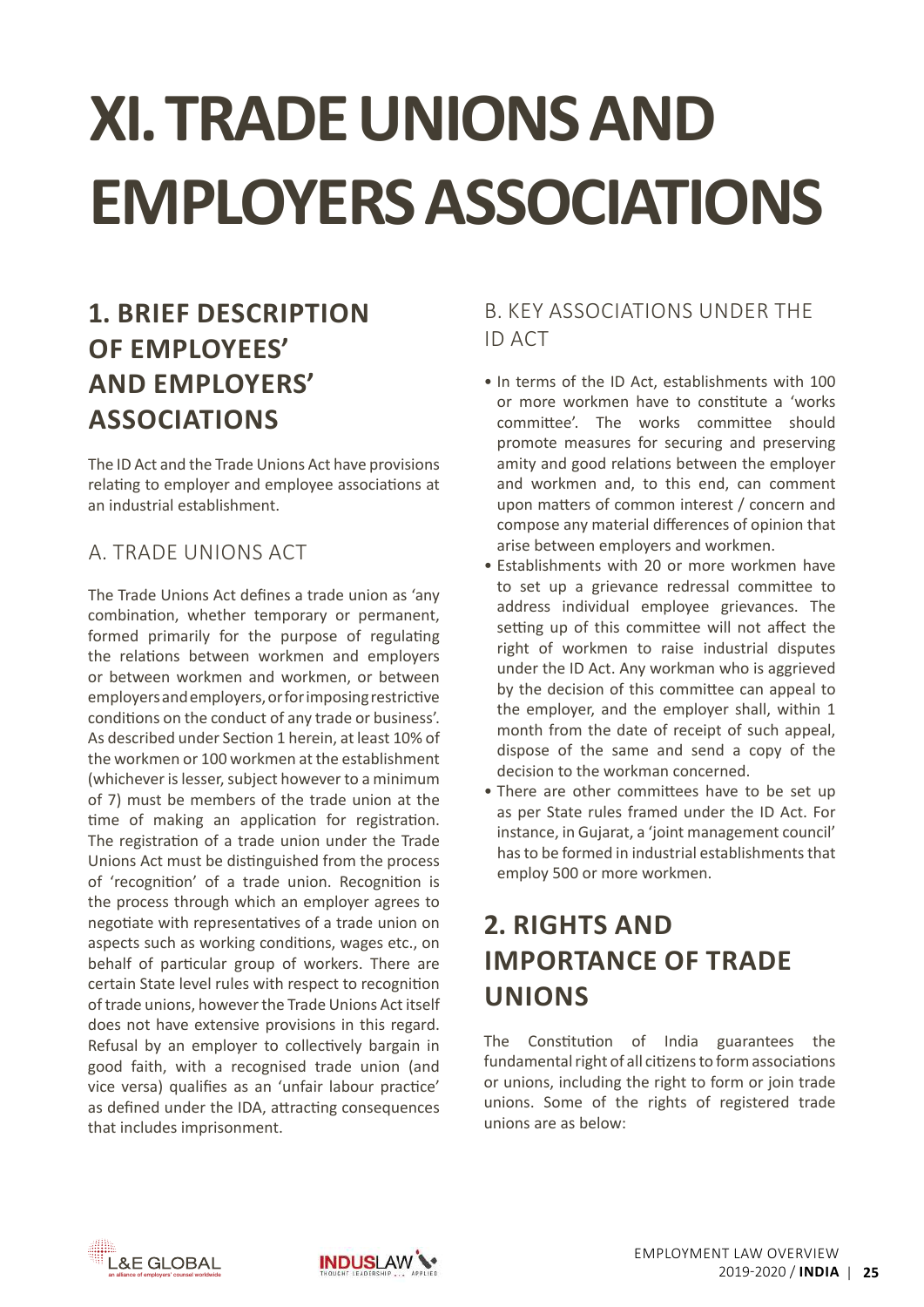- Immunity is granted to office bearers and members from proceedings relating to criminal conspiracy, in instances where the trade union has been engaged in furthering its objects;
- Trade unions can maintain a separate fund for political purposes from which payments may be made for the promotion of civic and political interests of its members.
- Trade unions can amalgamate with other trade unions in the manner prescribed.
- • Agreements between members of a registered trade union shall not be void or voidable merely on account of the fact that any of its objects are in restraint of trade.
- • No suit or other legal proceeding can be maintained in any civil court against any registered trade union or any office-bearer or member in respect of any act done in contemplation of a trade dispute to which a member is a party, on the ground that such act induces some other person to break a contract of employment, or that it interferes with the trade, business or employment of some other person or interferes with the right of some other person to dispose of his capital or labour as he wills.

Trade unions have immense significance both for the wellbeing of the industrial establishment and for the society at large as well. Trade unions play a major role in negotiating better work conditions for employees, settlement of existing disputes and in reducing instances of industrial disputes. They can also assist in the recruitment and selection of workers and help them adjust better to the organizational structure and hierarchy.

## **3. Types of Representation**

#### a. Number of Representatives

The rules pertaining to each of the associations listed above, have detailed provisions regarding their roles and responsibilities as well as the appointment of members. For instance, in case of a works committee, the ID Act prescribes that it shall have an equal number of both employer and employee representatives and shall not exceed 20 members. Further, if the establishment has registered trade unions, then they would have to be consulted by the employer before finalizing representatives from the workmen fraternity. A grievance redressal committee on the other hand, shall also consist of an equal number of employer and workmen representatives; however, the total number of members constituting the grievance redressal committee shall not exceed 6.

#### b. Appointment of Representatives

In relation to a works committee, the employer representatives shall be nominated by the employer and shall, as far as possible, be officials who are in direct touch with the working of the establishment. Employee representatives must be chosen by way of voting in the manner prescribed. In case the establishment has registered trade unions workmen representatives on the works committee should be divided into those who are trade union members and those who are not. The works committee should have a chairman, vice chairman and two joint secretaries, who term of office shall be 2 years. The committee should meet at least once every quarter.

The chairperson of the Grievance Redressal Committee shall be selected from among the employer representatives and from the workmen representatives alternatively, on rotation basis every year. There shall, as far as practicable, be one female member on the grievance redressal committee, and depending on the total number of members on the grievance committee, the number of female members may be increased proportionately.

## **4. Tasks and Obligations of Representatives**

Though trade unions, works committees and grievance redressal committees are all envisaged to ensure greater participation of workmen in the running of an establishment, there are subtle differences in relation to each of their terms of reference. Trade Unions are the principal collective bargaining agents and can enter into settlement agreements with employers. A works committee on the other hand, aims at pre-empting industrial disputes, smoothening working relationships



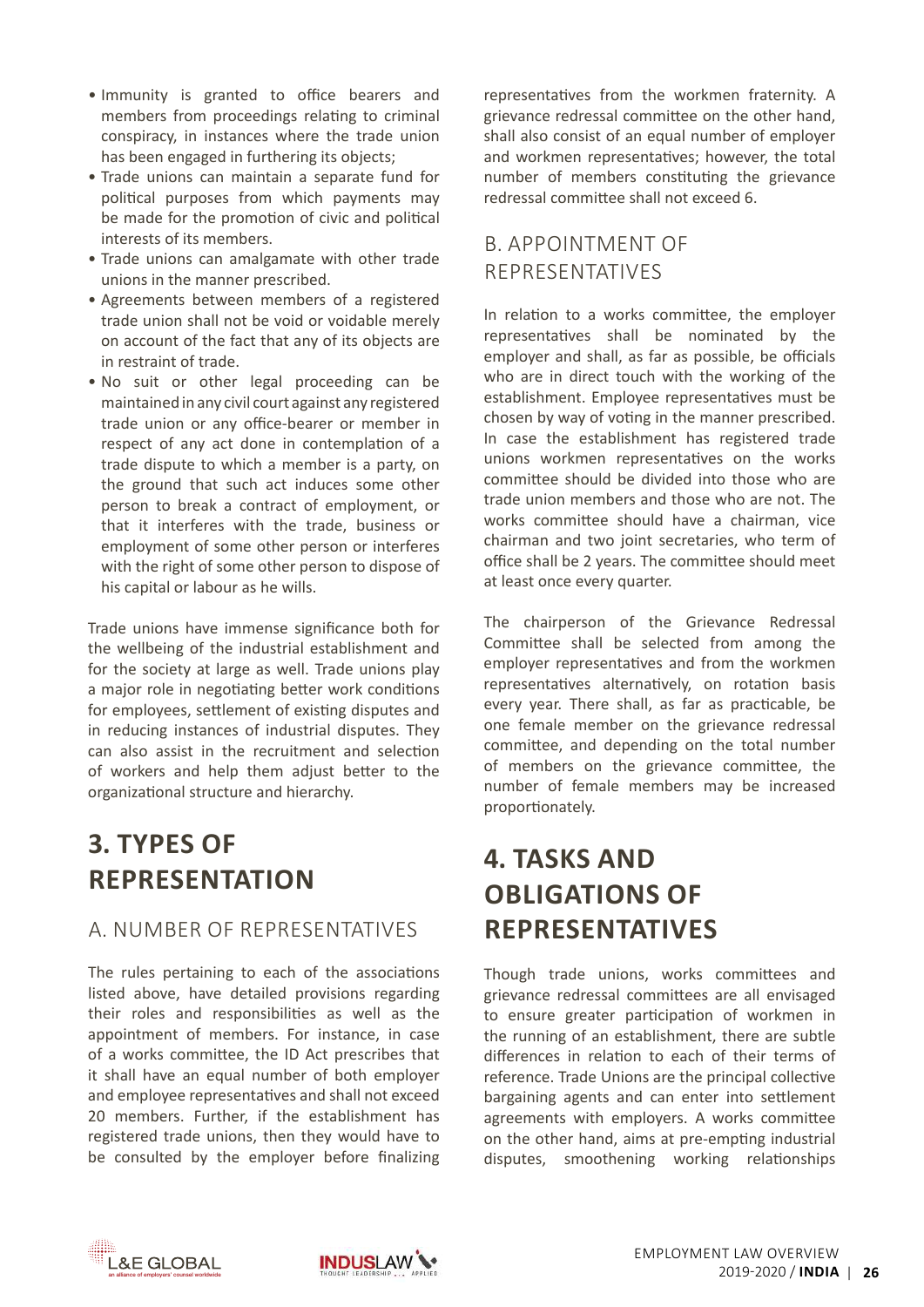and addressing any differences by way of direct negotiations between employer and workmen representatives. A works committee functions as a recommendatory body that addresses, at the first instance, problems arising in the day to day functioning of the industrial establishment. A grievance committee looks into into individual employee grievances - unlike the other two committees which are concerned with employeremployee relations as a whole.

## **5. Employees' Representation in Management**

The nature and extent of employees'representation eventually depends on the kind of establishment in question and the number of employees engaged at such establishment. It may be noted that the works and grievance redressal committees are only required where the requisite employee threshold is satisfied, as described above. Also, trade unionization is India is entrenched primarily in the traditional manufacturing sectors, though the IT sector has recently seen some unionization as well. In addition, certain other committees may also be required depending on the nature of the industry and any State specific requirements (some examples given below).

## **6. Other Types of Employee Representative Bodies**

As per the FA Act, in every factory where a hazardous process takes place or where hazardous substances are used or handled, the occupier shall set up a 'safety committee' consisting of equal number of representatives of workers and the management to promote co-operation in maintaining proper safety and health at work, and to review periodically the measures taken in that behalf. Also, in factories where there are 250 or more employees, a canteen is required to be provided by the employer which is then to be managed by a committee which would also have representatives of workmen. Safety committees are also required to be set up in mines where there are 100 or more persons employed.



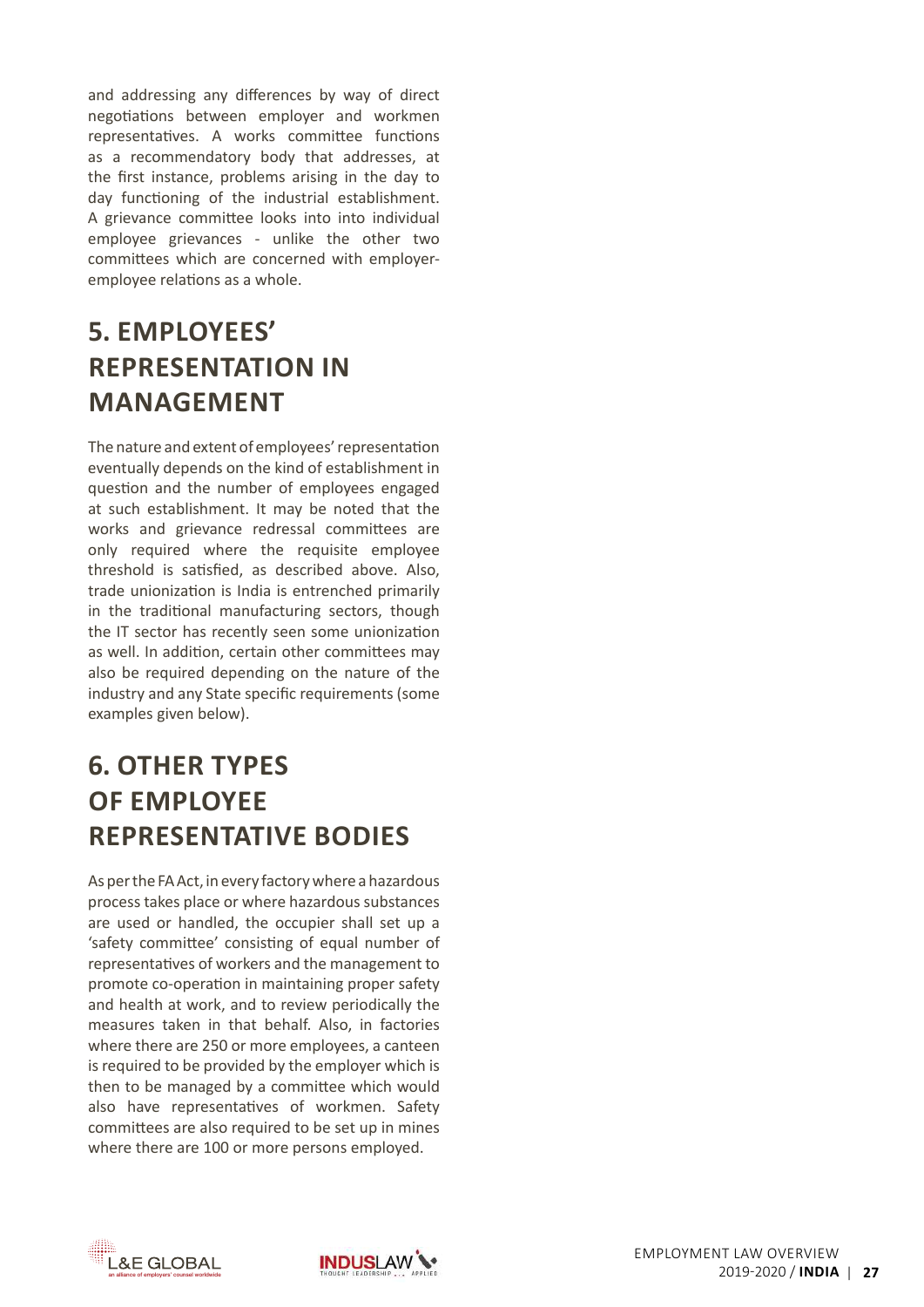## **XII. EMPLOYEE BENEFITS**

## **1. Social Security**

While India does not have a robust social security regime, there are certain key legislations that govern employee benefits in India:

**ESI Act / Employees' State Insurance Act, 1948:** Benefits of this Act extend to establishments where 10 or more employees are engaged (subject to any State rules), and to all employees earning less than INR 21,000 (~USD 300) per month. Employers are required to contribute an amount equivalent to 4.75% of the employees' wages monthly to an Employees' State Insurance Fund (the "Insurance Fund"), while the employee is required to contribute 1.75% of his/her wages to the Insurance Fund. The employees are then entitled to certain medical benefits (including medical care, sickness benefit, disablement benefit, etc.) from accumulations in the Insurance Fund.

**EPF Act / Employees' Provident Fund and Miscellaneous Provisions Act, 1952:** Benefits under this Act typically extend to establishments where there are 20 or more employees. Employees earning less than INR 15,000 per month ( $\sim$  USD 211) have to compulsorily contribute to schemes under the EPF Act, whereas those earning above this limit may opt out, subject to certain conditions. Further, in cases where monthly wages exceeds INR 15,000 per month, employers and employees may either agree to (i) make contributions on the entire monthly wages in the manner prescribed or (ii) cap wages for the purposes of contribution to INR 15,000 per month.

There are three main schemes framed under the EPF Act, namely:

- The Employees' Provident Fund Scheme, 1952 (the "Provident Fund Scheme").
- The Employees' Pension Scheme, 1995 (the "Pension Scheme"); and
- The Employees' Deposit Linked Insurance Scheme, 1976 (the "Deposit Linked Insurance Scheme").

Employees are required to contribute 12% of their basic wages, dearness allowance and retaining allowance to the Provident Fund Scheme - this is undertaken by the employer (on behalf of the employee) as a monthly deduction from wages and deposited into the provident fund. An employer is then required to match this employee contribution – however, out of the 12% of the employer contribution: (i) 8.33% is directed to the pension fund set up under the Pension Scheme, (ii) 0.5% is directed to the deposit linked insurance fund set up under the Deposit Linked Insurance Scheme (iii) the remaining 3.17% is deposited into the provident fund.

**PGA Act / Payment of Gratuity Act, 1972:** the PGA Act contemplates payment of gratuity to all employees (whether workmen or not) engaged in establishments (including factories, shops and other commercial establishments) in which 10 or more persons are employed. An employee is entitled to gratuity if he/she has rendered continuous service for not less than 5 years (except in the case of death or disability), under any of the following circumstances, namely: Superannuation, Retirement or resignation, or Death or disablement due to accident or disease. The gratuity payable to an employee is calculated at 15 days' wages payable multiplied by the number of years of service (a part of a year in excess of 6 months counted as 1 year). A formula for computation has been prescribed in this regard.

## **2. Healthcare and Insurances**

The main legislation applicable to the private sector, the ESI Act, contemplates medical benefits for employees in contingencies such as sickness, maternity, disablement and death due to employment injury and provides medical care to insured persons and their families. Additionally, the Employees' Compensation Act, 1923 requires employers to pay compensation (computed in the manner prescribed) in cases of death/disablement



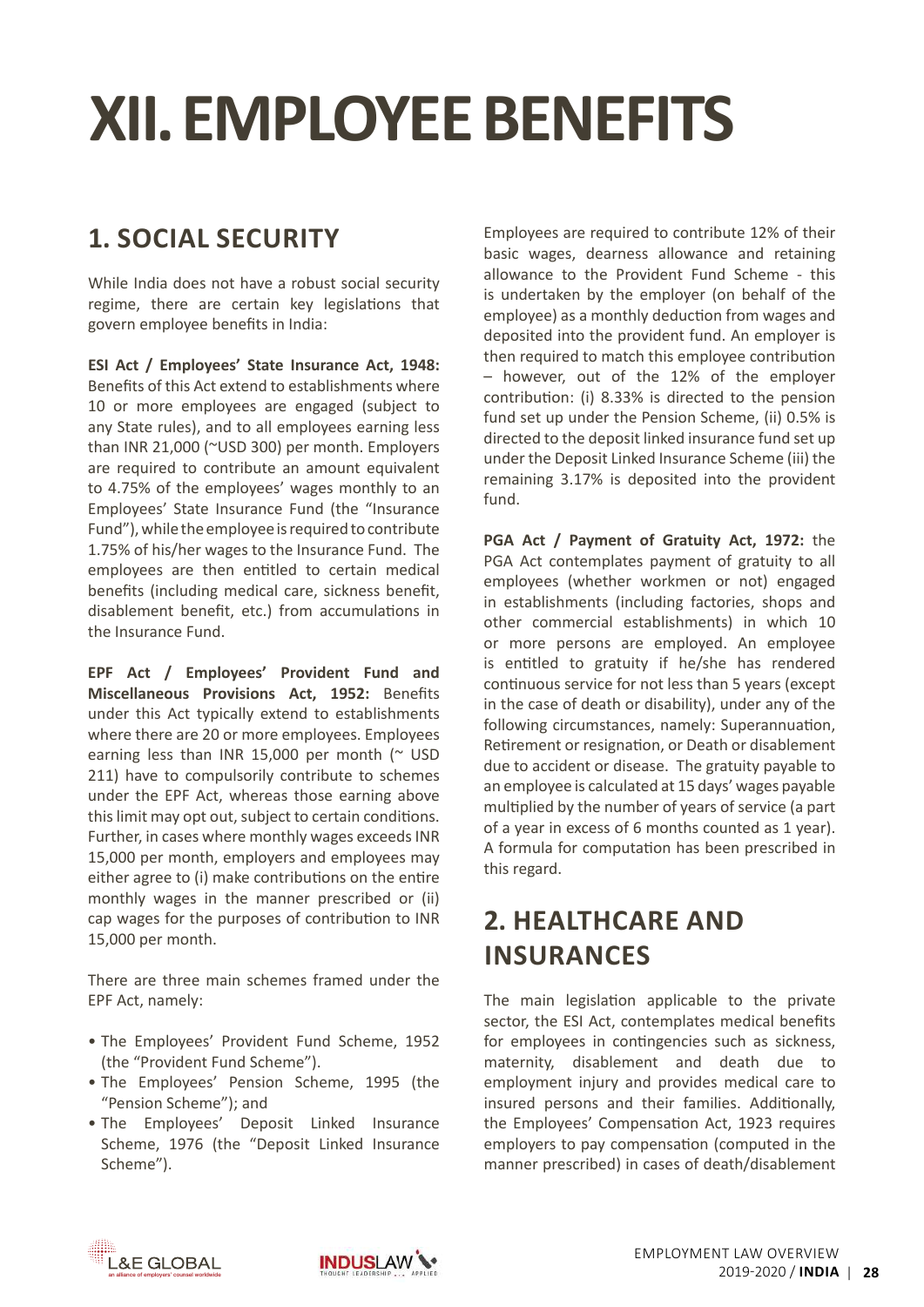of employees owing to injuries sustained at the workplace. There is also an ambitious universal health scheme launched by the Government (the 'Pradhan Mantri Jan Arogya Yojana') to ensure that the poor and vulnerable population is provided health cover. This scheme provides an insurance cover upto INR 5 lakh (~ USD 7000) per family, per year for secondary and tertiary hospitalization. Other than the above, most large employers in the private sector do provide medical insurance benefits to their employees and their immediate dependents, and bear the costs in this regard.

## **3. Required Leave**

#### a. Holidays and Annual Leave

Provisions relating to holidays and leave are mainly prescribed in the State specific S&E Acts (for shops and commercial establishments) and under the FA Act (for factories).

#### *• Weekly Holiday*

The FA Act and some of the S&E Acts state that establishment shall remain closed on at least 1 day of every week (this is typically Sunday). However, the S&E Acts of certain States (for instance, Maharashtra) also contemplate that establishments may be open for all days in a year, subject to the employees being given a weekly off and certain other conditions being satisfied.

#### *• National and Public Holidays*

Across India, there are certain national holidays namely: (i) Republic Day (26th January); (ii) Independence Day (15th August); and (iii) birth anniversary of Mahatma Gandhi (2nd October). In addition to these, every employee would be entitled to other holidays, as may be declared by the concerned State Governments. In case an employee is required to work on any of these holidays, he/she will be entitled to twice the wages and also a compensatory off day.

#### *• Privileged Leave or Earned Leave*

The S&E Acts prescribe different privilege leave/ earned leave requirements, and in some States employees may avail privilege leave only after being in service for a certain period (such as 3 months or 1 year). The S&E Acts also allow unutilized privilege/ earned leave to be carried forward at the end of the year (subject to a limit), and also contemplate that any unutilized leave may be encashed at the time of separation from employment.

#### b. Maternity / Paternity Leave

There is no separate category of paternity leave recognized under Indian law, though a bill has been introduced in this regard seeking paternity leave of 15 days across all sectors. Currently however, some corporates and public sector departments do provide paternity leave to their employees, as prescribed in the concerned leave policy/rules. With respect to maternity leave, India has recently amended its MB Act (as described in the earlier sections), in terms of which women employees who have been in service for 80 days are entitled to paid maternity leave of 26 weeks. In case of a miscarriage or medical termination of pregnancy, women employees are entitled to leave with wages for a period of 6 weeks immediately following the day of the miscarriage or medical termination of pregnancy. Leave requirements are also specified for women having undergone tubectomy operations, or in case of any illness arising out of pregnancy, premature birth, delivery, miscarriage, or medical termination of pregnancy.

#### c. Sickness Leave

Typically, sick leave cannot be carried forward or encashed and is not subject to any minimum service requirements.

#### d. Disability Leave

No specific category of disability leave is recognized in India.

#### e. Any Other Required or Typically Provided Leave(s)

#### *a. Casual Leave*

Some of the S&E Acts also recognize casual leave, which can be availed by employees in unforeseen situations, subject to the approval of an organization. This category of leave is also not typically carried forward or encashed.



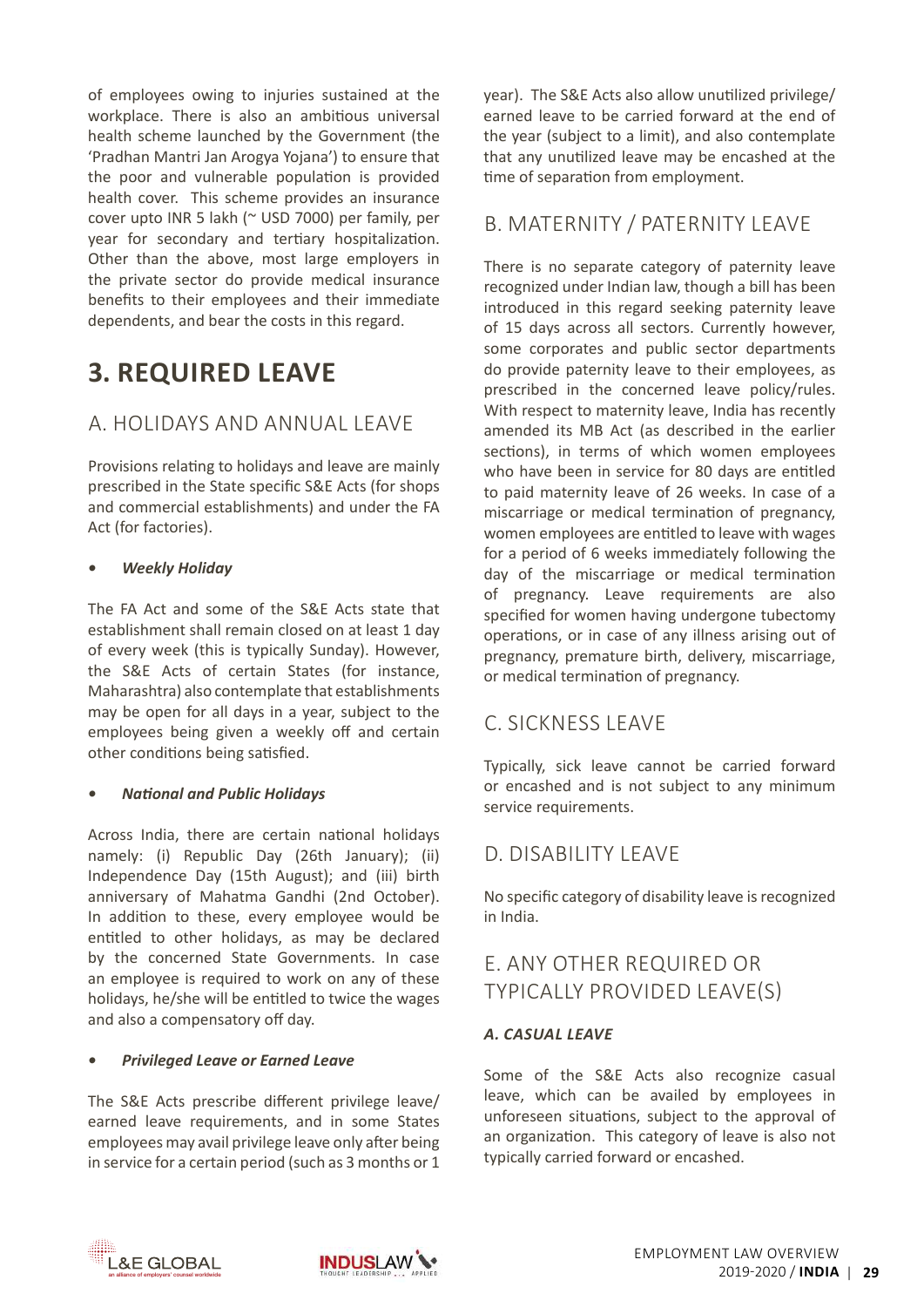## <span id="page-31-0"></span>**4. Pensions: Mandatory and Typically Provided**

Employees who fall within the purview of the EPF Act will be entitled to monthly pension, as per the rules of the Pension Scheme. Other than this, employees in the public sector will be entitled to pension as prescribed in their service rules.

## **5. Any Other Required or Typically Provided Benefits**

In addition to the above, various employers provide other benefits to employees (which also have certain tax benefits) such as food coupons, conveyance allowance, reimbursement of mobile phone and internet expenses. There are also specific benefit programs / labour welfare funds prescribed for certain sectors.

*Avik Biswas, Partner* INDUSLAW [avik.biswas@induslaw.com](mailto:avik.biswas%40induslaw.com%20?subject=) T: +91 80 4072 6686





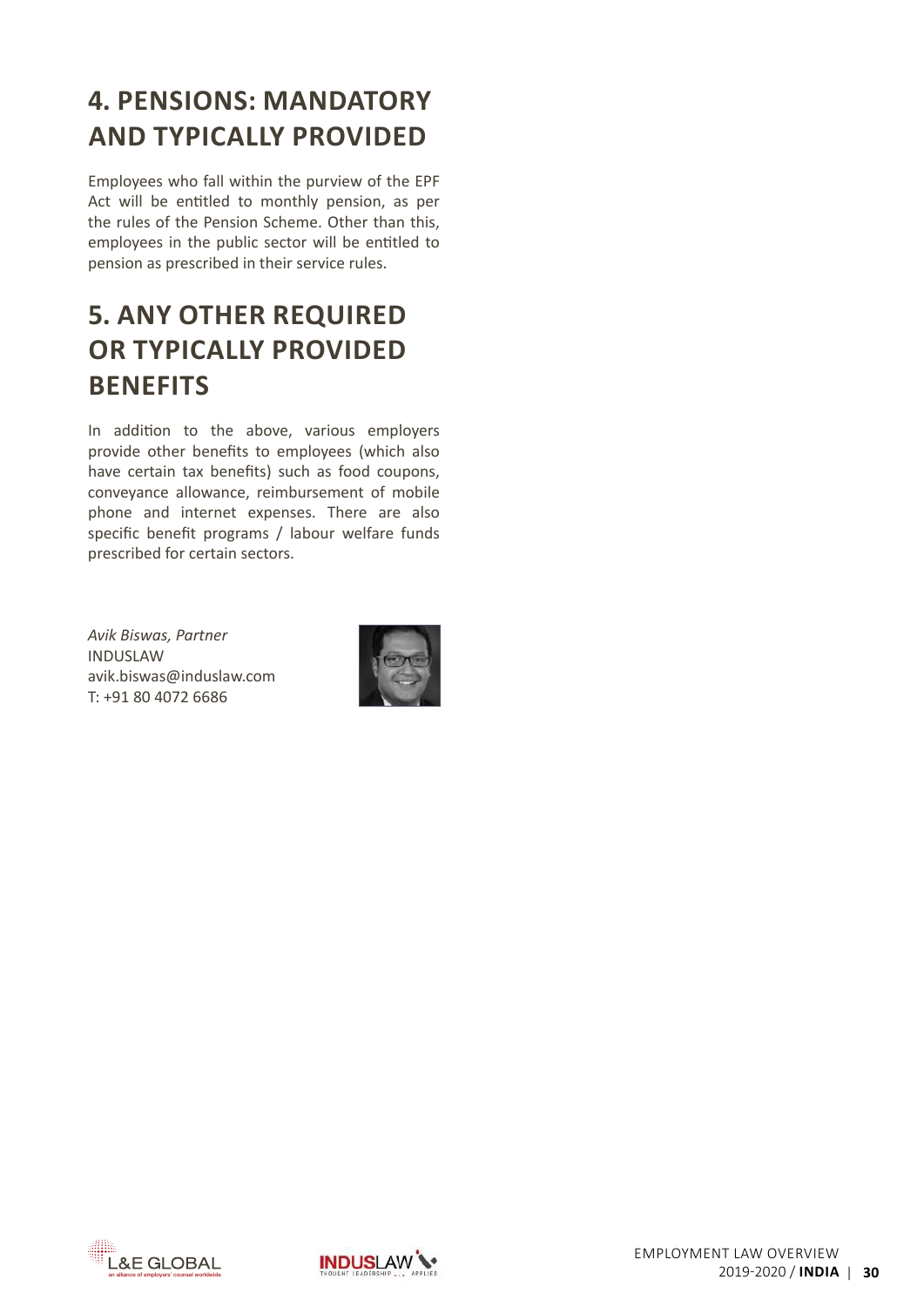## **INDUSLAW** L&E Global india

IndusLaw is a multispecialty Indian law firm, with officesin Bangalore, Delhi, Hyderabad and Mumbai. The Employment Law practice group of IndusLaw advises employers on all aspects of employment law including litigation, transactional and advisory matters. Clients approach the Firm for assistance in management of employment risks at all levels in addition to providing strategic, board-level advice on crucial employment and compliance issues, as well as day-to-day support for their human resources department and in-house counsel teams. What sets IndusLaw apart from other firms in India is the diversity of the attorneys, in terms of background, experience, and international education, in addition to the fact that IndusLaw has a partner to associate ratio significantly below that of other Indian firms. Furthermore, IndusLaw advises a wide range of international and domestic clients across a variety of sectors including e-commerce, education, energy, infrastructure, natural resources, financial services, healthcare, hospitality, manufacturing, real estate, social enterprises and technology.

#### *This memorandum has been provided by:*

IndusLaw #101 1st Floor "Embassy Classic" #11 Vittal Mallya Road 560001, Bangalore, India P +91 80 4072 6600 [www.induslaw.com](http://www.induslaw.com)

#### Contact Us

For more information about L&E Global, or an initial consultation, please contact one of our member firms or our corporate office. We look forward to speaking with you.

L&E Global Avenue Louise 221 B-1050, Brussels Belgium +32 2 64 32 633 www.leglobal.org